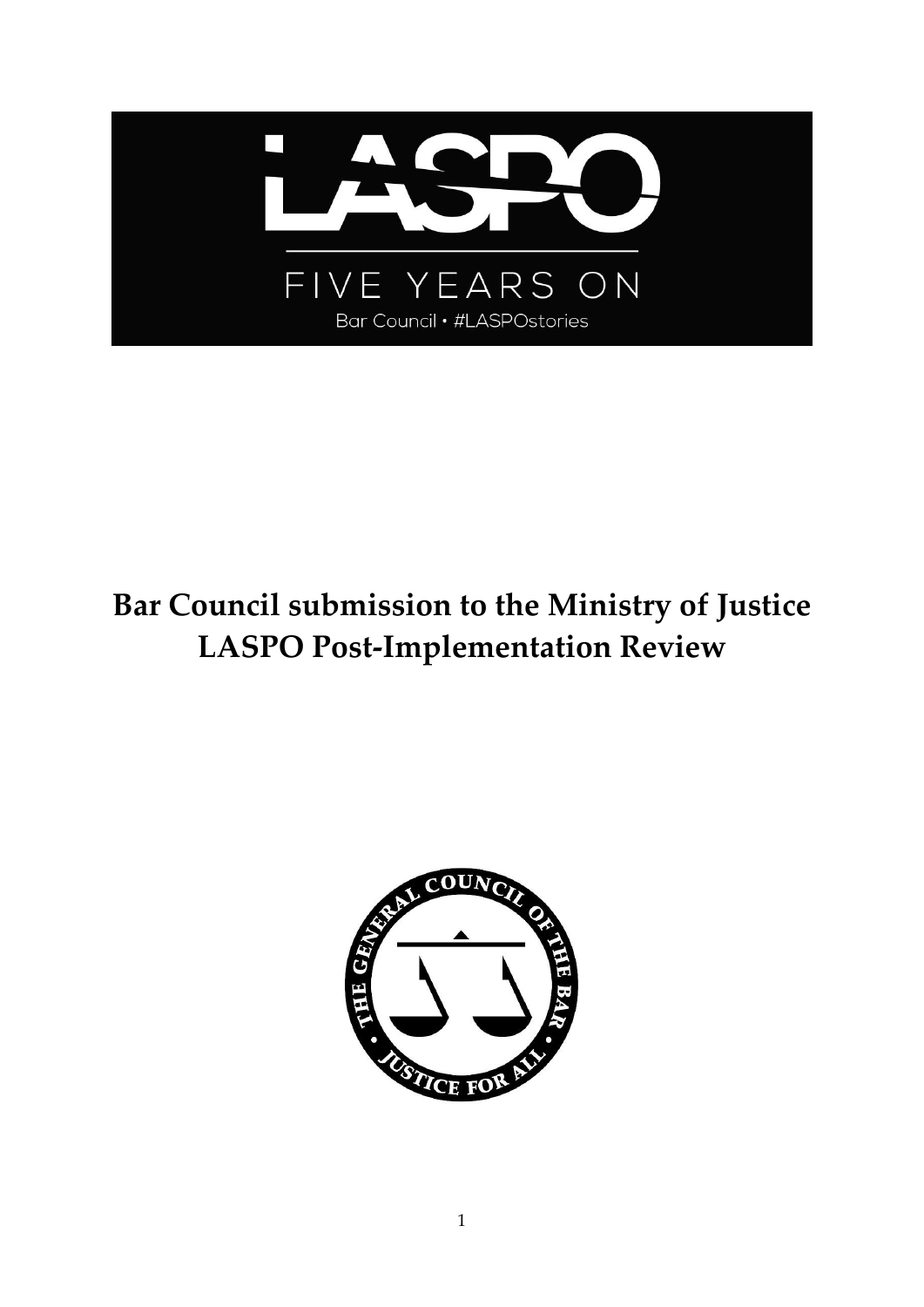- 1. This paper is the response of the General Council of the Bar of England and Wales (the Bar Council) to the Ministry of Justice's (MoJ) Post Implementation Review (PIR) of Part 1 of the Legal Aid Sentencing and Punishment of Offenders Act 2012 (LASPO).<sup>1</sup>
- 2. The Bar Council represents over 16,000 barristers in England and Wales. It promotes the Bar's high-quality specialist advocacy and advisory services; fair access to justice for all; the highest standards of ethics, equality and diversity across the profession; and the development of business opportunities for barristers at home and abroad.
- 3. A strong and independent Bar exists to serve the public and is crucial to the administration of justice. As specialist, independent advocates, barristers enable people to uphold their legal rights and duties, often acting on behalf of the most vulnerable members of society. The Bar makes a vital contribution to the efficient operation of criminal and civil courts. It provides a pool of talented men and women from increasingly diverse backgrounds from which a significant proportion of the judiciary is drawn, on whose independence the Rule of Law and our democratic way of life depend. The Bar Council is the Approved Regulator for the Bar of England and Wales. It discharges its regulatory functions through the independent Bar Standards Board (BSB).

# **Overview of the Bar Council's Response**

**.** 

- 4. Part 1 of LASPO has met only one of the four objectives for reform identified by the Government when it was introduced<sup>1</sup>: it has delivered significant savings to the cost of the legal aid scheme; but it has done so by
	- damaging access to justice by removing the ability of many who need advice and representation in civil or family disputes, to receive it;
	- overwhelming areas of the justice system with litigants in person, particularly the family courts; and
	- threatening the sustainability of the publicly funded legal profession.
- 5. Taken together, these issues mean that not only have the Government's other objectives for reform not been met, but that the precise opposite outcome has materialised. If nothing is done following the conclusion of the PIR, the future picture is a bleak one, in which just outcomes will continue to be threatened, and in which the MoJ's demands on the Treasury are likely to increase over the long-term, should the publicly-funded legal profession no longer be viable as a career path.
- 6. The Bar Council repeatedly warned the Government against the drastic reductions to the provision of civil and family legal aid and the selective implementation of Lord

<sup>1</sup> https://www.gov.uk/government/publications/post-implementation-review-of-laspo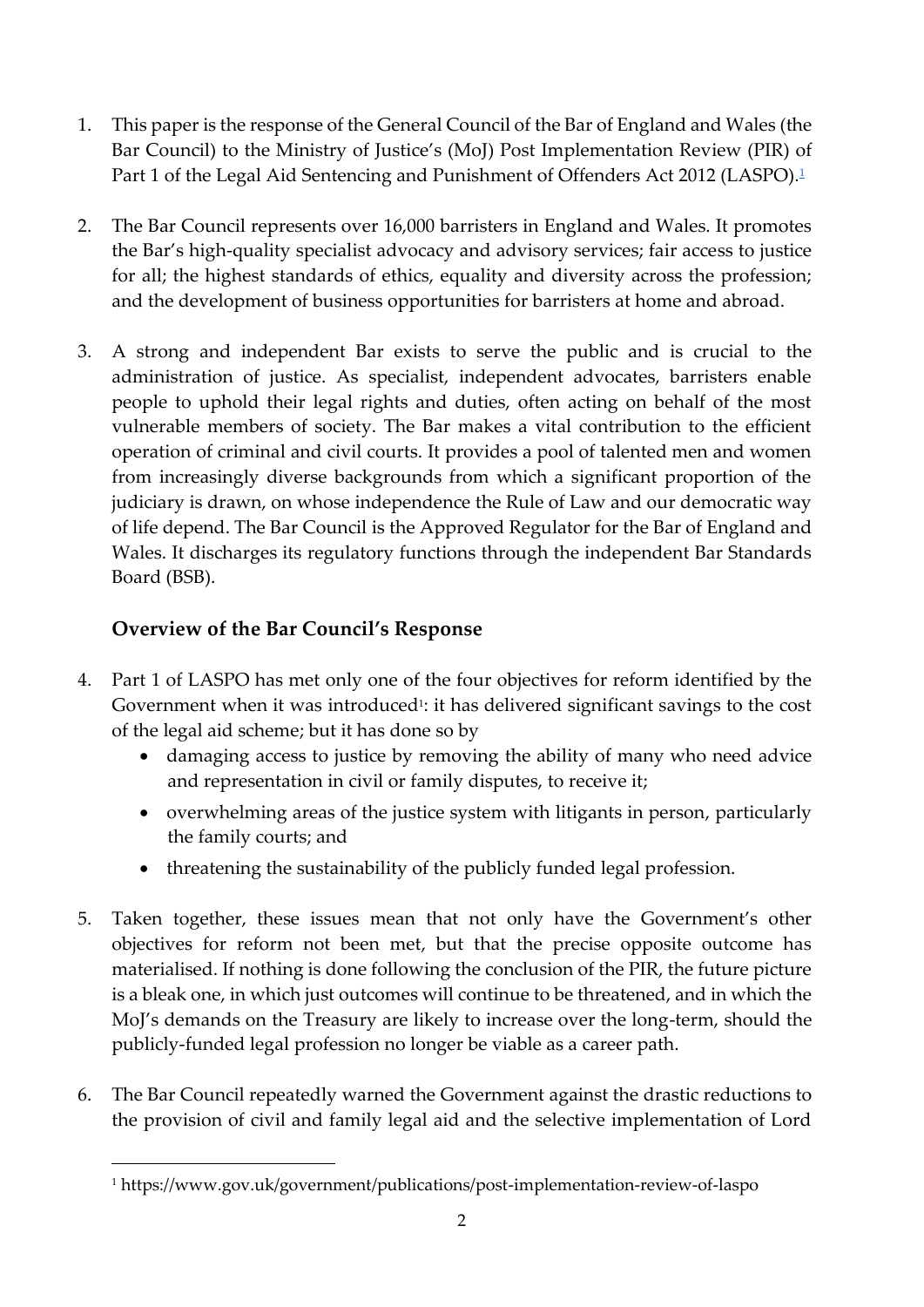Justice Jackson's reforms during pre-legislative consultation and whilst the LASPO Bill passed through Parliament.

- 7. Although the Bar Council welcomes the PIR, it notes that the MoJ has not sought to identify specific data which it considers individual stakeholders might provide to assist the review. For its part, the Bar Council conducted surveys of the civil and family Bar on the effects of LASPO in 2014 and 2018. Regrettably, their findings show that many of the detrimental consequences of which the Bar warned have come to pass.
- 8. The Bar Council calls upon the government to reintroduce a properly funded legal aid scheme to ensure that members of the public with civil and family disputes are able to secure appropriate advice and representation. That will require the reintroduction of legal aid for many or all areas of law removed from the scope of legal aid by LASPO, and more generous financial eligibility criteria.
- 9. The Bar Council believes that the government should aim to complete this reversal of the LASPO changes over the course of the 3-5 year period which will be covered by the 2019 Spending Review.
- 10. However, specifically, and as immediate priorities, the Bar Council calls upon the Government to do the following:
	- (1) *Crime:-* reverse the "innocence tax" upon those acquitted of criminal offences who are unable fully to recover the reasonable costs of a privately funded defence.
	- (2) *Family:-* reintroduce legal aid in a range of family law proceedings:
		- o for respondents facing allegations of domestic abuse in applications under sections 33-41 of Family Law Act 1996 (occupation orders), section 42 (non-molestation) and section 8 of the Children Act 1989 (child arrangement orders for contact/residence);
		- o for legal help and representation for private law children proceedings.
	- (3) *Civil:-* welfare benefit cases reintroduce a legal help scheme.
	- (4) *Coroners Inquests:* relax the criteria for exceptional case funding where the death occurred in the care of the state and the state has agreed to provide separate representation for one or more interested persons.
	- (5) *Means testing:* introduce a simplified and more generous calculation of disposable income and capital so that the eligibility threshold and contribution requirements are no longer an unaffordable barrier to justice.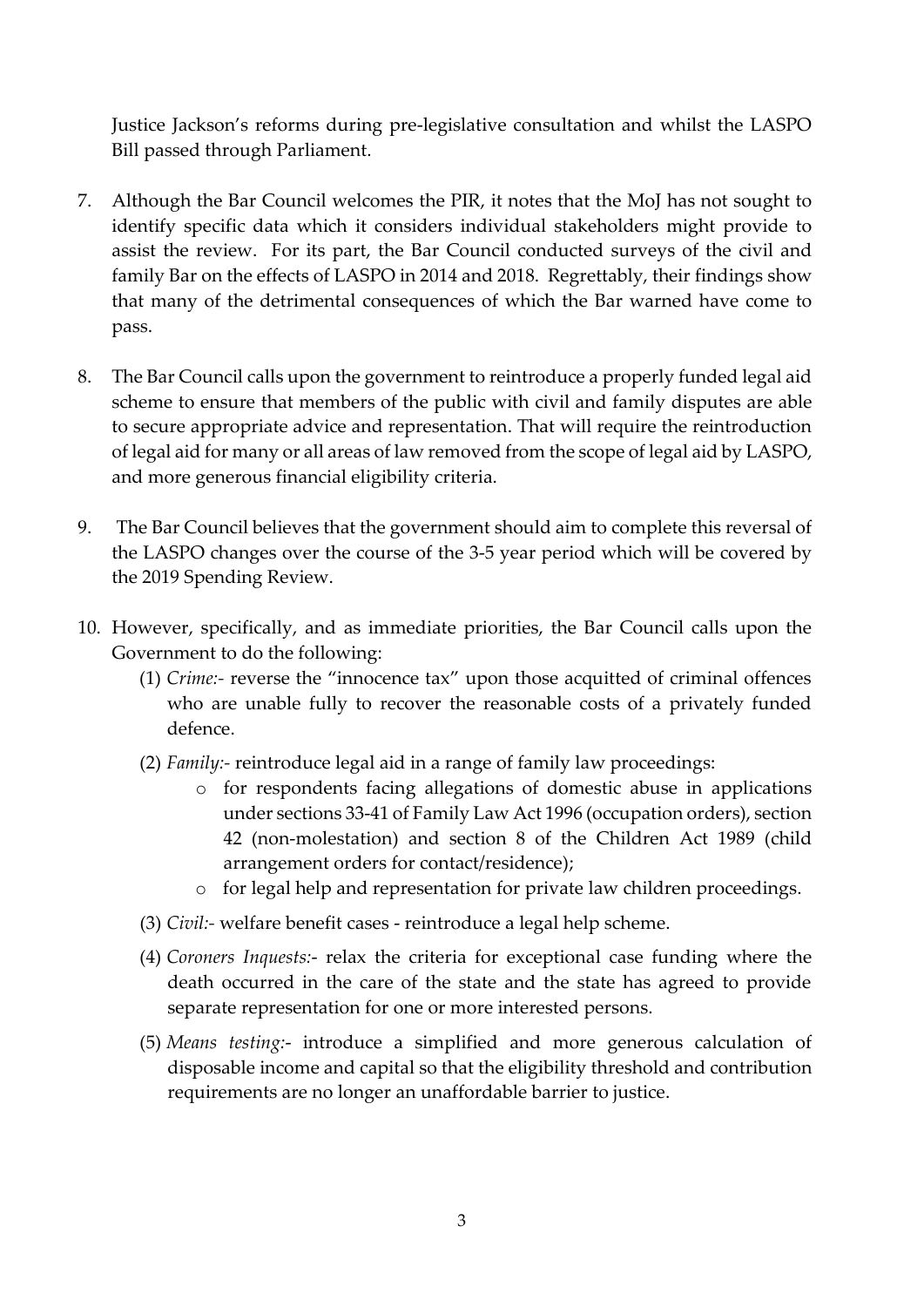# **Predictions before the introduction of LASPO**

- 11. This paper is not the place for an historic tour through the Bar Council's various responses to the MoJ's consultation "Proposals For The Reform Of Legal Aid In England & Wales" (2010), and the passage of the LASPO Bill through Parliament. Throughout its responses, the Bar Council consistently warned the Government of the likely effect of the proposals, and of the selective implementation of Lord Justice Jackson's reforms relating to the funding of civil litigation, including:
	- a drastic reduction in those with family, housing and social welfare problems who would be able to obtain advice and representation;
	- an increase in litigants in person, particularly in the family courts;
	- additional burdens on courts, resulting in increased delays;
	- increased burdens on frontline providers of free legal support, advice or representation;
	- solicitors and barristers less likely to accept complex, low-value cases, because to do so would be financially unsustainable;
	- a growing number of barristers actively questioning the viability of a career undertaking legal aid work at the Bar.
	- 12. Notwithstanding grave concerns from stakeholders including the Bar Council - about the inadequacies of the Ministry's impact assessments, LASPO and its subordinate legislation proceeded with dramatic cuts to the scope of legal aid in civil and family disputes, and reduced access to legal aid still further by more stringent means-testing.

# **The Bar Council's** *"The Legal Aid, Sentencing and Punishment of Offenders Act 2012 (LASPO): One Year On Final Report"*

- 13. In 2014, the Bar Council undertook research on the impact of these changes: "The Legal Aid, Sentencing and Punishment of Offenders Act 2012 (LASPO): One Year On Final Report" ('LASPO: One Year On')<sup>2</sup>.
- 14. The research included a survey launched on 1 April 2014 to mark the first anniversary of the implementation of the LASPO. The survey was designed to examine the impact of the first 12 months of LASPO on the Bar. It included questions looking at the impact on practitioners undertaking publicly-funded civil work, privately-funded civil work, and family work. The survey invited barristers to provide the Bar Council with their views on the impact of LASPO on their practice, their lay and professional clients and the courts. 643 practising barristers responded to the survey.

**.** 

<sup>&</sup>lt;sup>2</sup>https://www.barcouncil.org.uk/media/303419/laspo\_one\_year\_on\_-\_final\_report\_\_september\_2014\_.pdf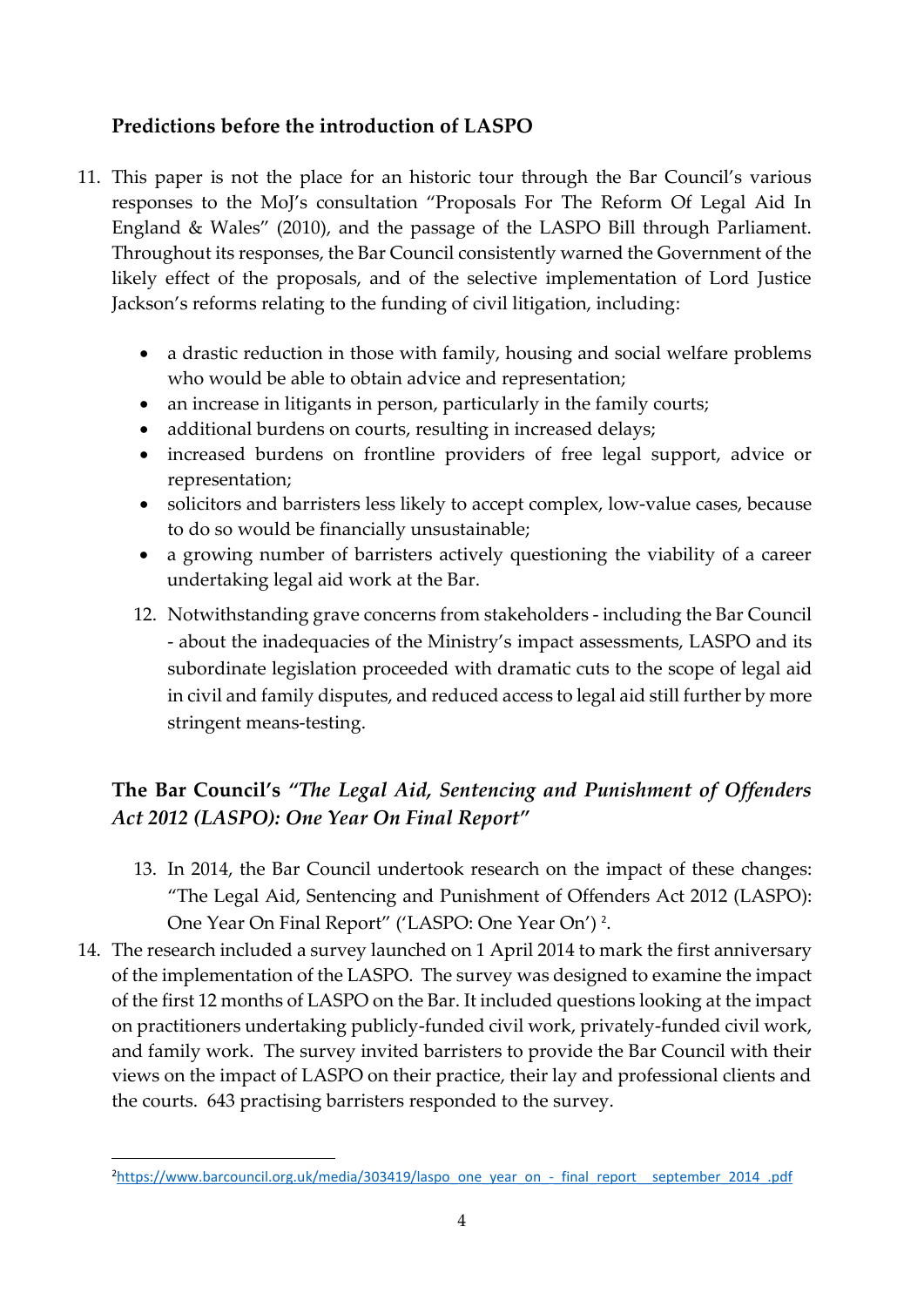- 15. The survey results and practitioner interviews drew a disheartening picture of the position of the civil and family justice system and Bar, as well as their future.
- 16. Regrettably, the research demonstrated that the warnings of the Bar Council and other stakeholders had come to pass.
- 17. Key findings from LASPO: One Year On included:
	- A Government preference for cutting costs over the provision of appropriate access to the courts for individuals to enforce their legal rights.
	- Increasing difficulty for individuals to obtain appropriate legal advice, support and representation.
	- Excessive demands placed on under-resourced courts and judiciary.
	- A failure to provide appropriate funding mechanisms for low to medium-value complex cases.
	- A failure to provide appropriate funding mechanisms for cases without recoverable damages.
	- An increase in litigants in person, which was unsustainable without wider reforms to make processes and procedures more transparent and accessible.
	- A failure to value legal services, especially early legal advice.
	- A failure to value a diverse legal profession and judiciary.
	- A diminishing optimism in the viability of long-term careers at the selfemployed Bar, especially for family practitioners.

#### **The PIR Process**

18. In its LASPO: One Year On Final Report, the Bar Council urged the Government to ensure that its expected future reviews of LASPO provided detailed, statistically valid and wide-reaching findings that took account of the complex interaction of reforms implemented after LASPO. The Bar Council invited the Government to liaise with it about its plans for researching, monitoring and evaluating the effects of LASPO, as that would allow it and other representative bodies to identify areas where they could assist Government, as well as highlight information gaps which needed to be addressed before wide-scale research was undertaken.

The MoJ did not take up the Bar Council's invitation, and there was no liaison about the process the Government would adopt in reviewing the effects of LASPO.

19. The Bar Council welcomed the PIR announced in March 2018, particularly its commitment to an evidence-based review of how the impact of the changes it introduced compare with the initial objectives and estimates outlined before that consultation.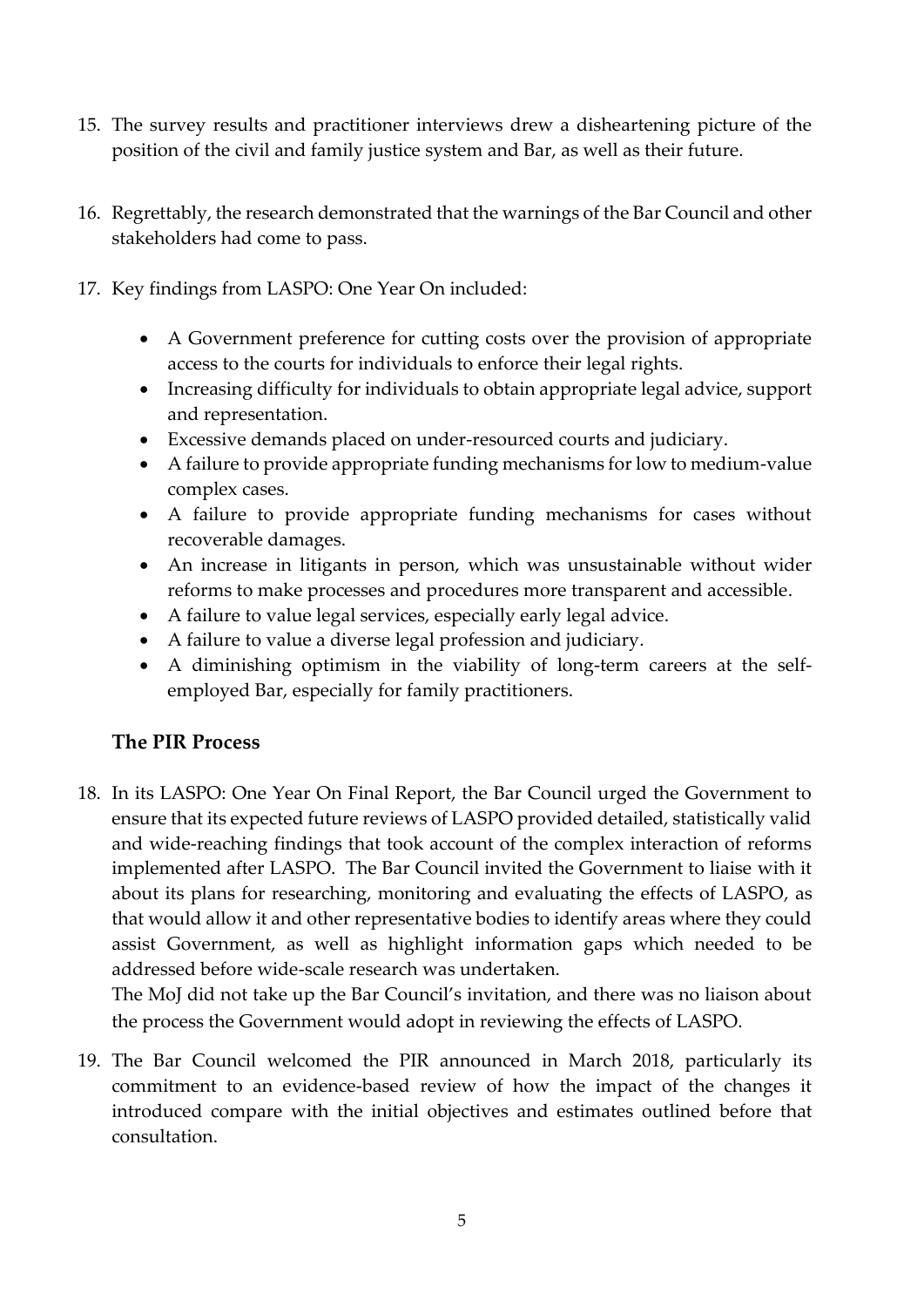- 20. For the purposes of the PIR, the Bar Council participated in the consultative groups for civil law, family law, and criminal law.
- 21. The consultative group meetings did not explain what data the Government already held about the impact of LASPO in those areas, or as to the 'knock-on' costs of LASPO to other Government Departments<sup>3</sup>. Nor did the MoJ seek to explore or collaborate with the consultative groups to identify what data existed outside Government or could be gathered by individual stakeholders to inform the PIR.
- 22. Overall, the Bar Council considers that the consultative group meetings are likely to have been of limited assistance in fulfilling the MoJ's stated aim of conducting an evidence-based review of the impact of the changes and how they compared with the initial objectives and estimates outlined prior to the enactment of LASPO. The Bar Council therefore has grave concerns over (1) whether the MoJ has gathered the necessary evidence about the direct impact of LASPO on all aspects of the justice system; (2) whether the MoJ has commissioned meaningful research about the consequential costs LASPO has caused to other Government departments, and (3) the

efficacy of the PIR's engagement with other stakeholders in securing that evidence.

# **Bar Council 2018 findings in relation to the effects of LASPO on the civil and family Bar**

23. The Bar Council has undertaken further research on the effects of LASPO five years on.

#### **The process**

**.** 

- 24. A survey was devised which invited civil and family barristers to report on their firsthand experience of how LASPO had affected their practice, their lay and professional clients, and the courts. The survey questions were identical to, or developed from, the 2014 questions for LASPO: One Year On.
- 25. The survey was available online from 13 July to 4 September 2018. It contained closed and open questions. Invitations to complete the survey were sent to all practising barristers who have a civil or family practice. It was also advertised more widely. The survey directed respondents through questions relevant to their practice, meaning that not all respondents answered each question.
- 26. 511 members of the Bar answered one or more questions of which 145 answered the full survey. Some questions, due to their specialist nature, had a small response rate,

<sup>3</sup> Despite an initial offer at the family law consultative group meeting of 18 April 2018 to provide 100 documents (or thereabouts) which formed part of its own assessment of LASPO's impact to that date, when the Bar Council subsequently requested that information, it was not forthcoming.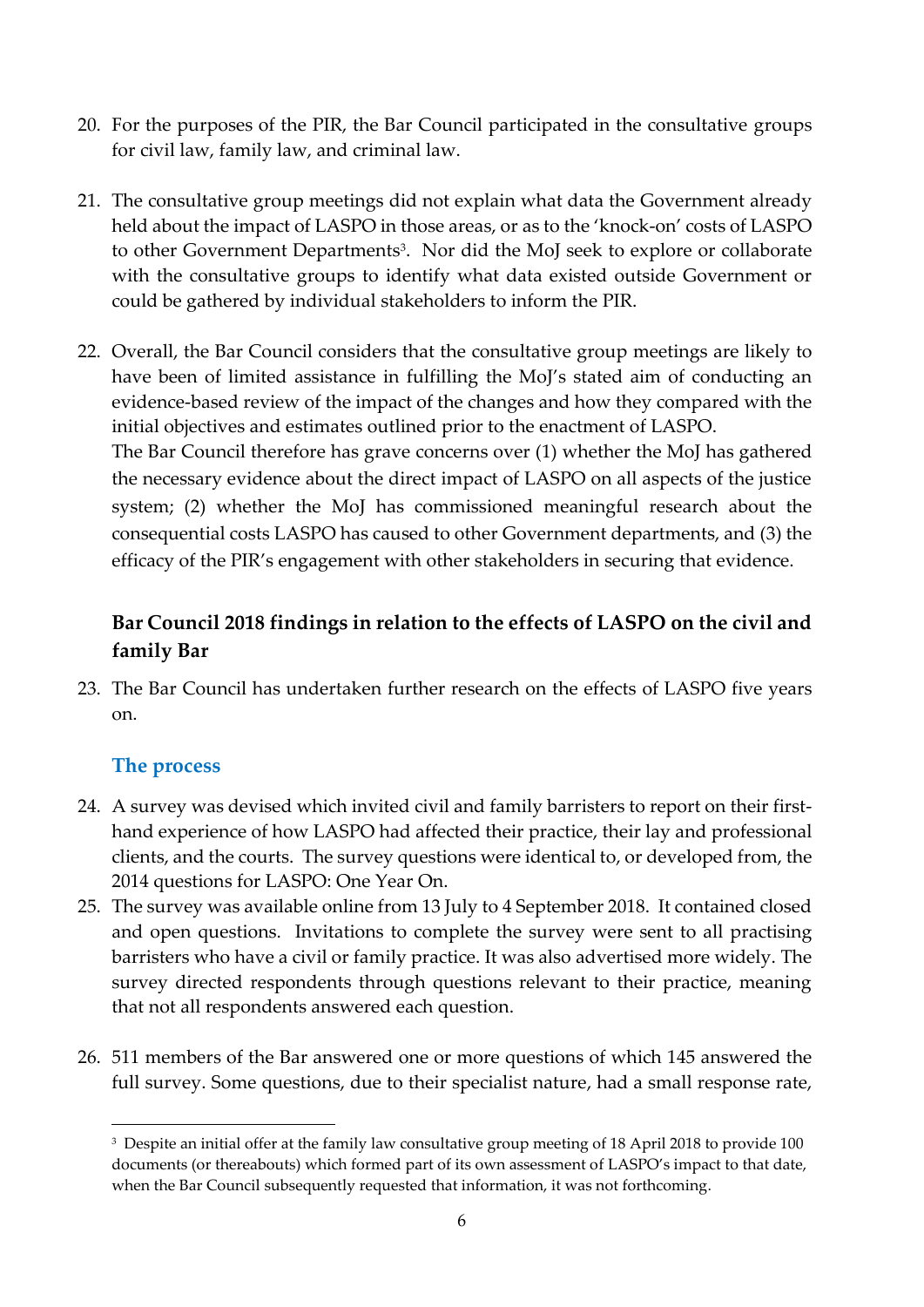which limits the statistical significance of the response. They do however, provide valuable accounts of barristers' direct experience.

27. The survey was supplemented by semi-structured interviews, both face-to-face and over the telephone. Interviews were conducted with 13 barristers who work in areas of actions against the police, clinical negligence, community care, employment, education, family law, housing, immigration and asylum, inquests, mental health law, prison law, public law and judicial review and welfare benefits. The interviewees represented a mix of seniority, gender and geographic location.

# **Summary of key findings from 2018 research**

- 28. The research highlights that in relation to the civil and family Bar:
	- Barristers undertaking publicly-funded family and civil work continue to report that LASPO has adversely affected the ability of individuals to obtain legal advice and representation and to enforce their legal rights.
	- LASPO has affected detrimentally those barristers who continue to undertake legally aided work, in terms of case volume, fee income and fee security.
	- A majority of respondees have changed their main practice area or broadened their practice as a result.
	- LASPO has been a significant factor in barristers, particularly from family sets, deciding to leave the Bar or change employment status.
	- To cope with the changes introduced by LASPO, more barristers are working excessive hours (>60 per week) than previously.
	- The impact of LASPO raises concerns over the longer-term sustainability of the publicly-funded civil and family Bar.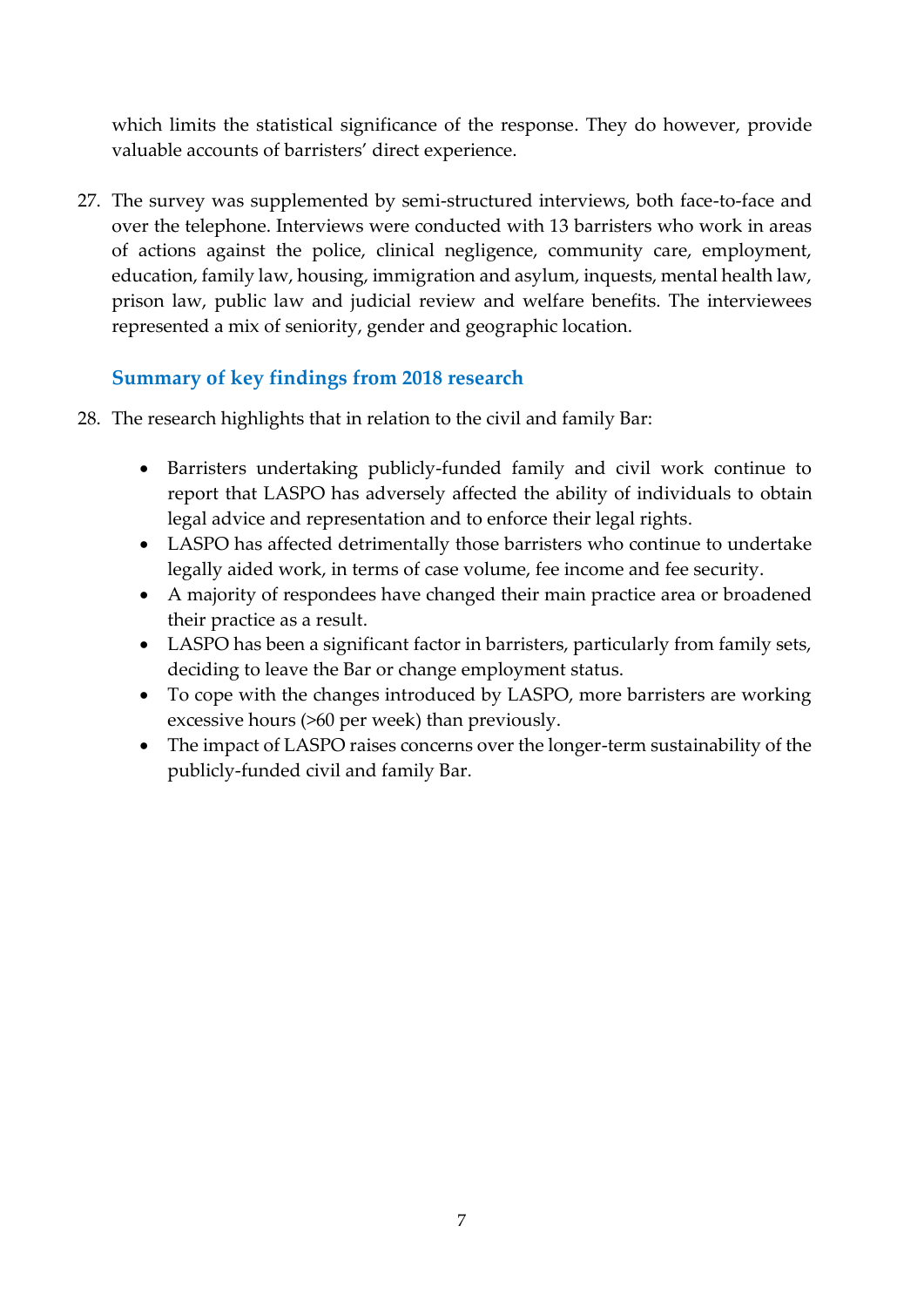# **Demographics of barrister survey respondents**

Figure 1 - Age of barrister respondents



Figure 2 - Gender of barrister respondents



Figure 3 - Ethnicity of barrister respondents

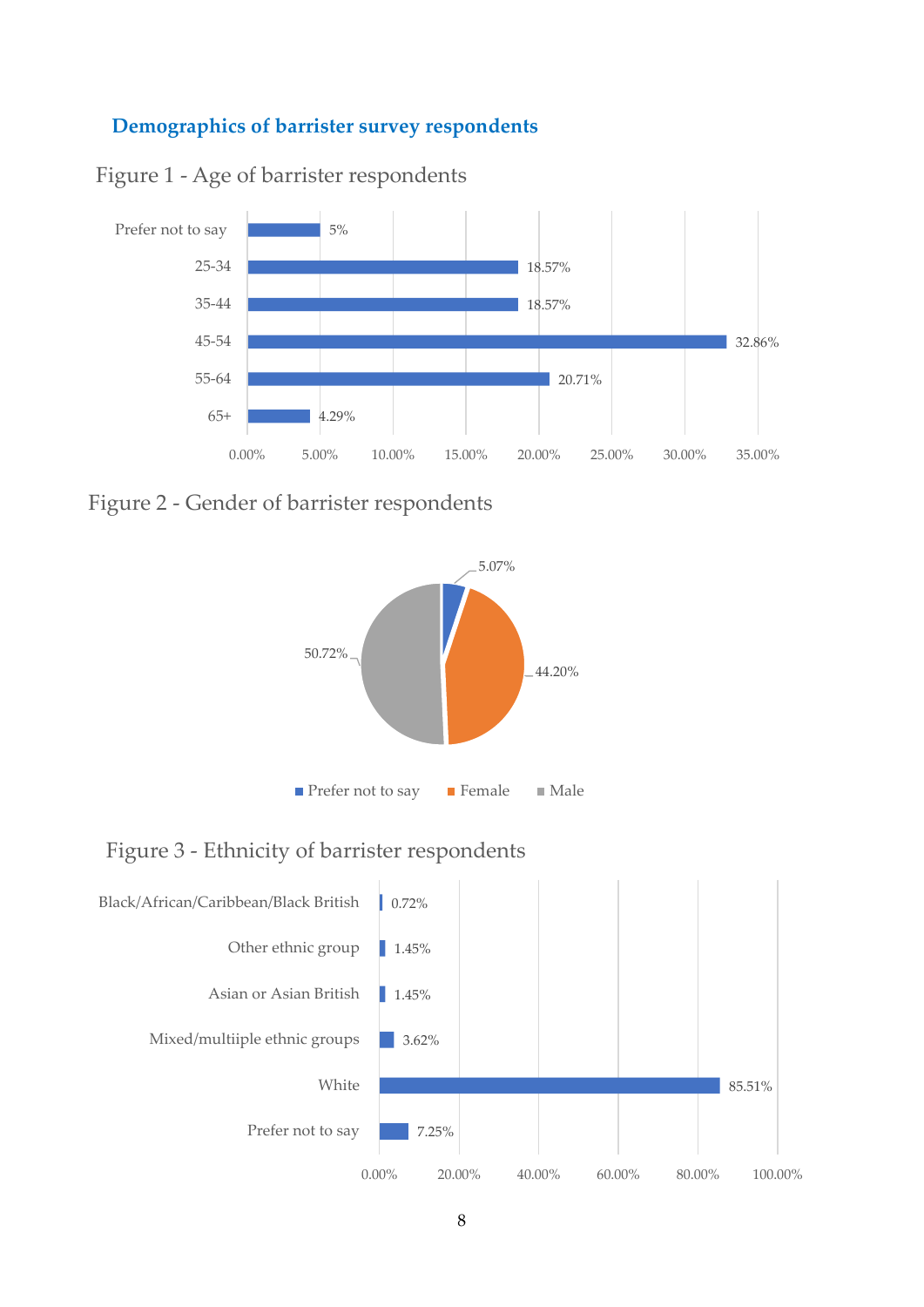

# Figure 4 - Circuit that barrister respondents belong to

- 29. There were some differences between the demographic data responses for this survey and those of the 'LASPO: One Year On' report.
- 30. Respondents had an older age profile than the previous survey, age band 45-54 (28% to 33%) and age band 55-64 (12% to 21%).
- 31. The proportion of female respondents in this survey increased from 32% to 44%.
- 32. There was a spread of respondents across the circuits, which would suggest that the survey results are broadly representative of the effects of LASPO across England and Wales. Approximately 68.8%<sup>4</sup> of barristers have a registered practising address in the South Eastern Circuit: London (61.7%) the South East (4.9%) and in the East of England (2.2%). Therefore, the 55% of respondents coming from the South Eastern Circuit was a smaller proportion than their representation in the Bar as a whole.
- 33. It remains to be seen whether the increases in the proportions of respondents who were (1) older or (2) female are indicative of a real change in the demographics of barristers undertaking legally-aided civil and family work. The survey results are not robust enough to determine those issues. The Bar Council does not gather information about the amount of publicly funded work individual barristers undertake at the time of their Practising Certificate renewal, so is unable to provide further data on this. The Legal Aid Agency holds data about which barristers were undertaking publiclyfunded work before LASPO and those who continue to do so. The Bar Council therefore anticipates that the MoJ could undertake an analysis of the impact of the LASPO changes on the demographics and diversity of the publicly-funded Bar. It would be willing to assist the MoJ with such an analysis.

 $\overline{a}$ <sup>4</sup> Barrister Demographics (collected 1 September 2018)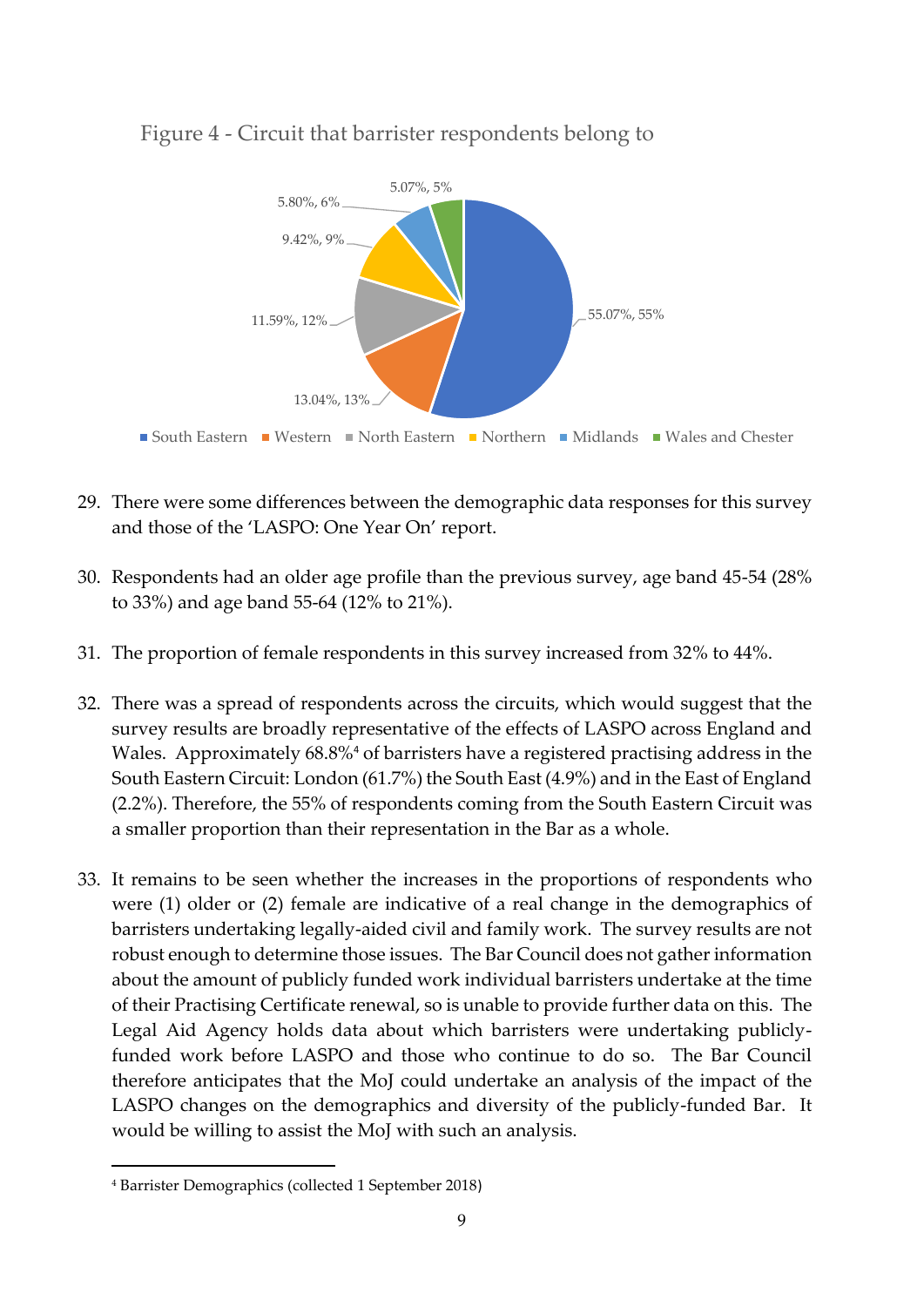# **Access to advice and representation**

*Lay clients*

# Figure 5 - Barrister perceptions of changes to lay clients' ability to obtain advice and representation



- 34. The majority of respondents reported a significant change in clients' ability to obtain advice and representation since the introduction of LASPO.
- 35. Requests for direct access (i.e. barrister representation without a solicitor) and for free advice and representation had increased significantly.
- 36. There was also a significant increase in individuals reporting difficulty in finding legal advice and representation.
- 37. The results indicate that barristers are encountering a greater number of clients who are struggling to obtain legal advice and representation, thus limiting their access to justice.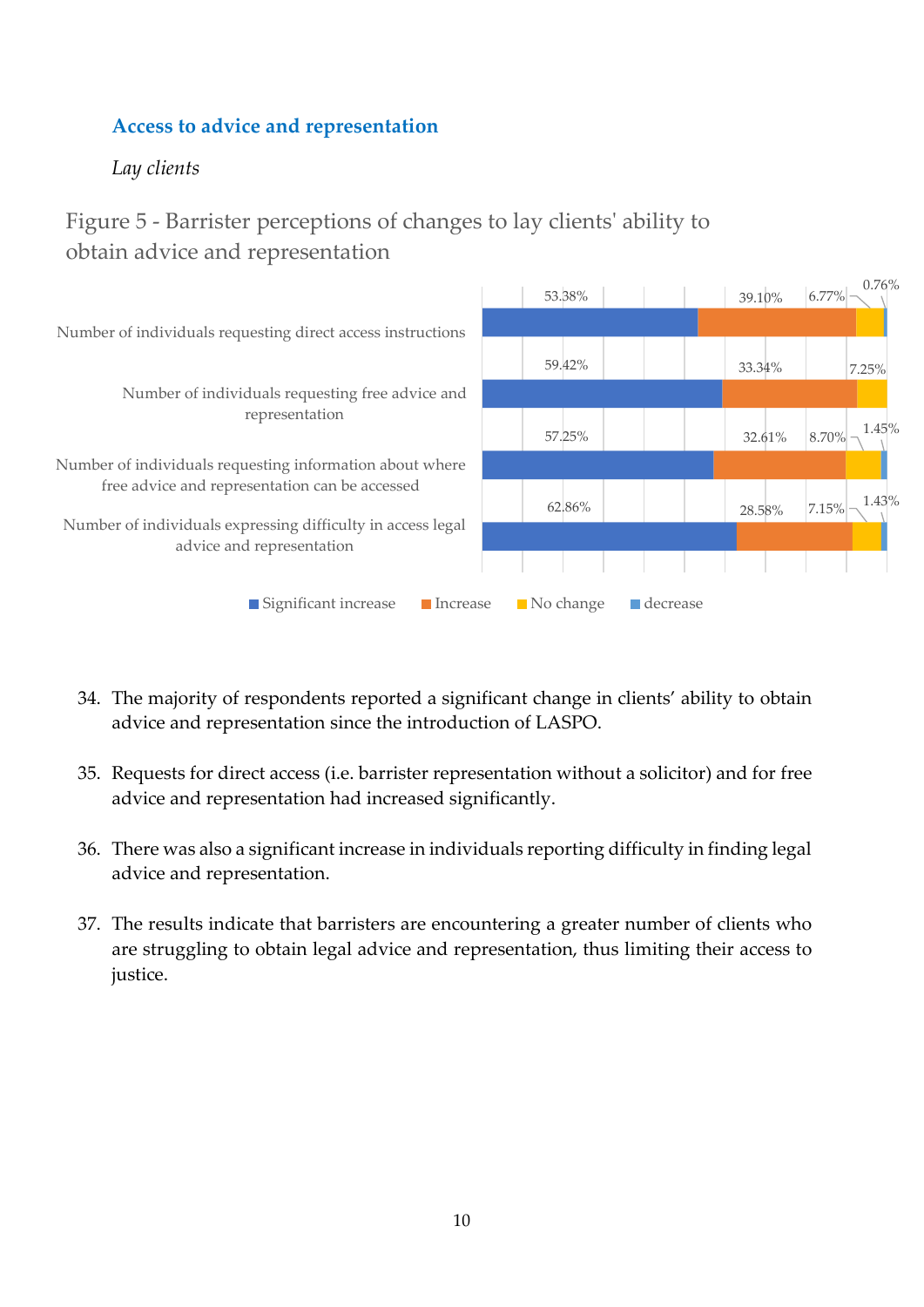# *Professional clients*

**.** 



Figure 6 – Reported increase in interest of professional clients in non-traditional funding arrangements

- 38. Solicitors have made more requests of barristers for alternative sources of litigation funding. Requests for a barrister to take on a case on a Conditional Fee Agreement (CFA) – commonly known as 'no win no fee' and requests to pay by instalments have both increased.
- 39. Requests for the barrister to undertake a case on a Damages-Based Agreement (DBA) did not increase as much, which is likely to be due to the inadequacies in the Damage Based Agreement Regulations 2013, which have led to general uncertainty over the drafting, flexibility and enforceability of a DBA agreement.<sup>5</sup>
- 40. CFAs and DBAs cannot fill the gap in access to justice following the reduction of legal aid and the means testing of criminal legal aid. This is because barristers are prevented by law from undertaking family or criminal work on a CFA.<sup>6</sup>

<sup>&</sup>lt;sup>5</sup> Further information about the Bar Council's response to 'Part 2 of the LASPO Act: Litigation Funding and Costs', published in August 2018.

https://www.barcouncil.org.uk/media/678249/201808\_bar\_council\_response\_to\_laspo\_part\_2\_survey\_final. pdf

<sup>6</sup> Paragraph 58A of the Courts and Legal Services Act 1990 as amended by the Access to Justice Act 1999.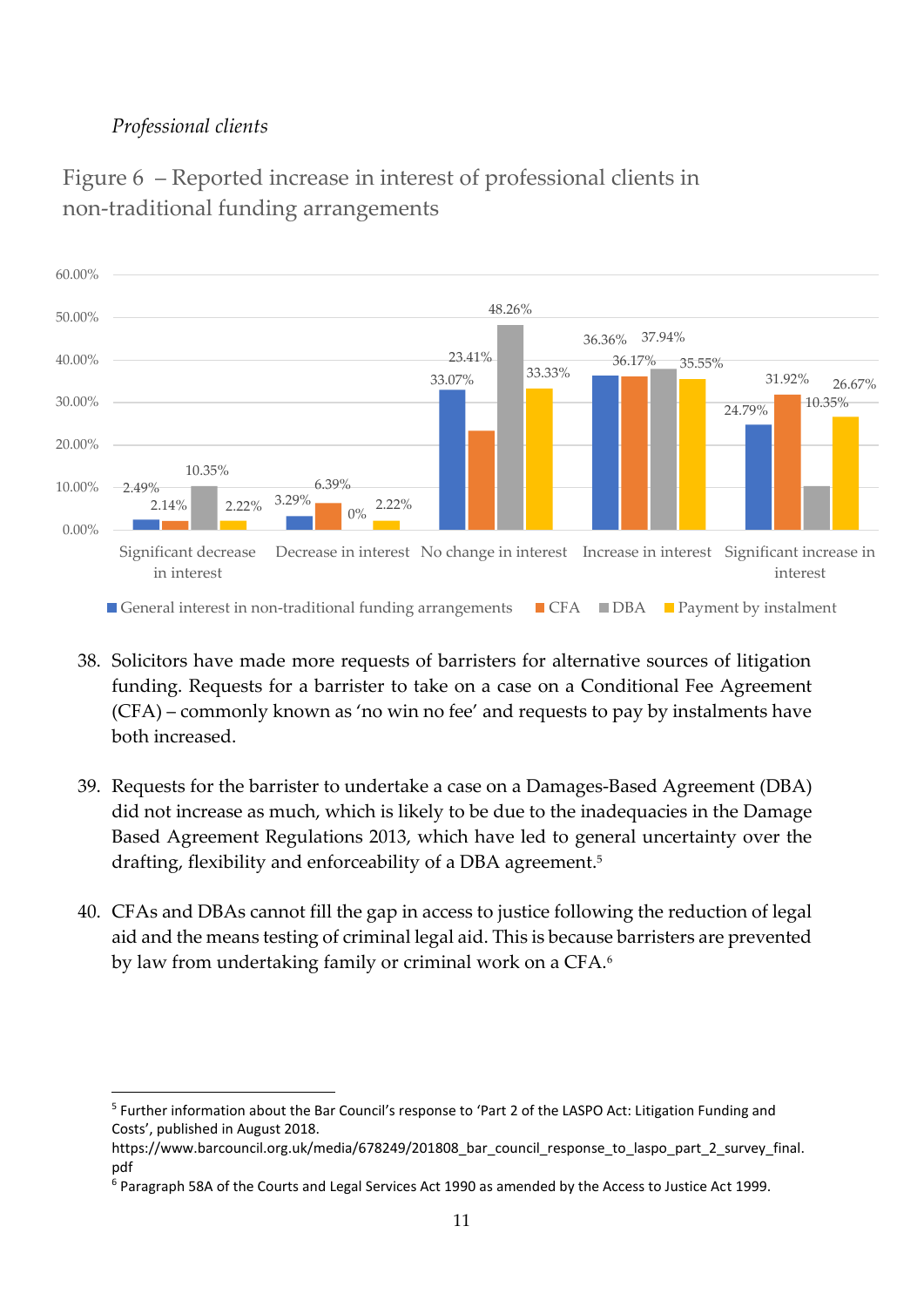# *Terms of work*

# Figure 7 – Terms of work: legal aid



- 41. The above table shows that almost 25% of respondees have stopped undertaking legal aid since LASPO.
- 42. 48% do less legal aid work than before LASPO.
- 43. Only 4% of barristers have increased the amount of legal aid work they undertake.
- 44. The answers confirm that the removal of legal aid from many areas by LASPO and the reduction in fees of what remains, has led to a rapidly shrinking pool of barristers who still undertake legal aid work.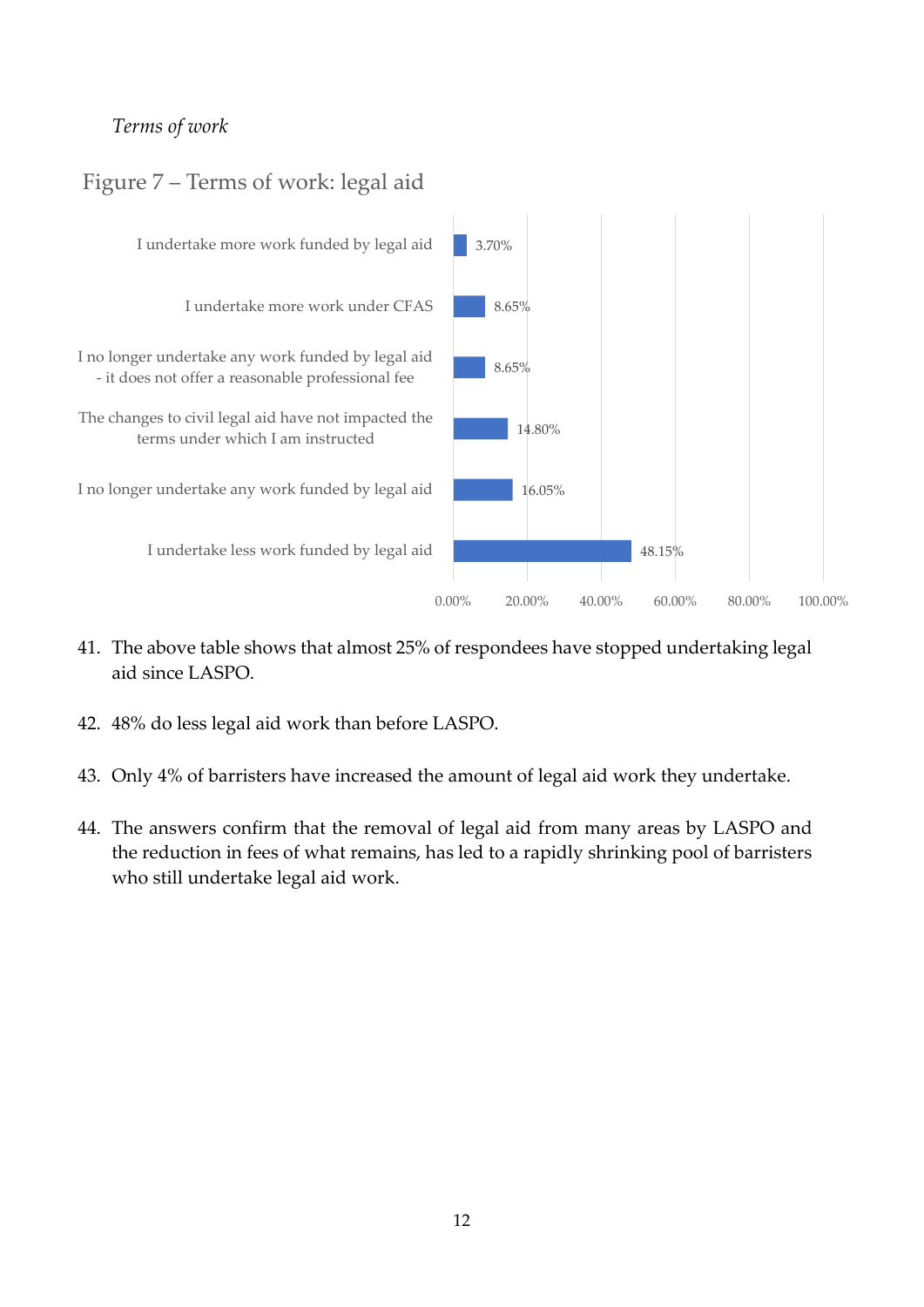# **Court resources**

# *Litigants in person*

# Figure 8 - Litigants in person in civil and family courts post-LASPO



- 45. Since the introduction of LASPO, there has been a substantial increase<sup>7</sup> in litigants in person in the courts.
- 46. The survey results confirm that picture: 91% of respondents reported a significant increase in the number of litigants in person in family cases; and 77% of respondents reported a significant increase in the number of litigants in person in civil cases.
- 47. Recent figures in the family courts showed that in disposals in private law applications in only 20% of cases were both parties represented and in 37% of cases neither the applicant nor the respondent was represented. 8
- 48. The Bar Council has on many occasions raised concerns over the increased risk of miscarriages of justice, as well as the unfairness of an inequality of arms when one party is represented and the other is not. Litigants can face unnecessary trauma when cross-examined by a family member.<sup>9</sup> This process is prevented by law in criminal

<sup>1</sup> <sup>7</sup> There has even been an increase in the higher courts. For example, the Master of the Rolls in his lecture at the Liverpool Law Society on 15 March 2018 stated *"even in my own court, the civil division of the Court of Appeal, where the number of permission to appeal applications brought by litigants-in-person stood at 42% in the 12 months ended 31 January 2018. The comparable figure in 2007/2008 was just under 28%."*

<sup>8</sup>https://assets.publishing.service.gov.uk/government/uploads/system/uploads/attachment\_data/file/695363/ family-court-stats-oct-dec-2017.pdf

<sup>&</sup>lt;sup>9</sup> See, e.g. Hayden J in *Re: A (a minor) (fact finding; unrepresented part)* [2017] EWHC 1195 (Fam), §58-60 "*I have found it extremely disturbing to have been required to watch this woman cross examined about a period of*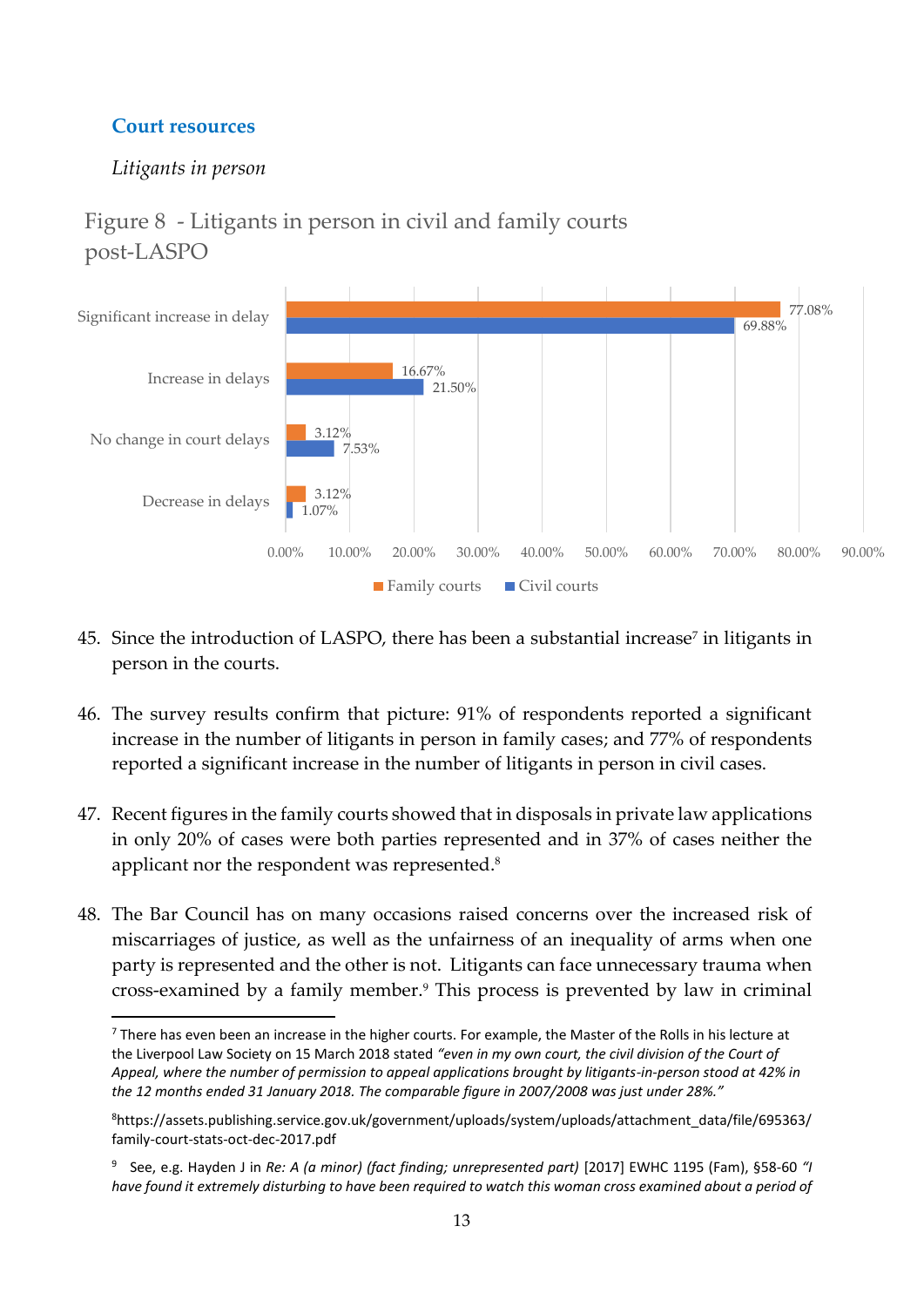cases, but is permitted in a family case apart from where a judge may undertake questioning of witnesses in fact finding hearings where domestic violence has been alleged. <sup>10</sup> The Bar Council had understood that the Government was bringing forward legislation in order to prevent such situations, but this has so far failed to materialise. Further delay would be shameful.

49. One practitioner reported on the additional costs to the system created by the increase in the number of litigants in person, and a worse experience of the court process for all concerned:

> *"it is more difficult to resolve matters at an early stage, matters are more adversarial and there is an unpleasant atmosphere of antagonism throughout the court process. Everybody seems to be under significant stress".*

50. The increase in litigants in person also compromises the independence of the court system. One respondent summarised how they were having to not only represent their own client, but to make up for the lack of representation on the other side, "counsel [is] expected to assist LIPs". This threatens the adversarial model on which the legal system of England and Wales is based, and places an additional burden on lawyers who are already over-burdened by the demands of individual cases, especially in the family courts.

**.** 

*her life that has been so obviously unhappy and by a man who was the direct cause of her unhappiness. … Nothing of what I have said above has masked the impact that this ordeal has had on her. She has at times looked both exhausted and extremely distressed. … It is a stain on the reputation of our Family Justice system that a Judge can still not prevent a victim being cross examined by an alleged perpetrator. … I would go further it is, in itself, abusive."*

<sup>&</sup>lt;sup>10</sup> Paragraph 28 of Practice Direction 12J to the Family Procedure Rules 2010.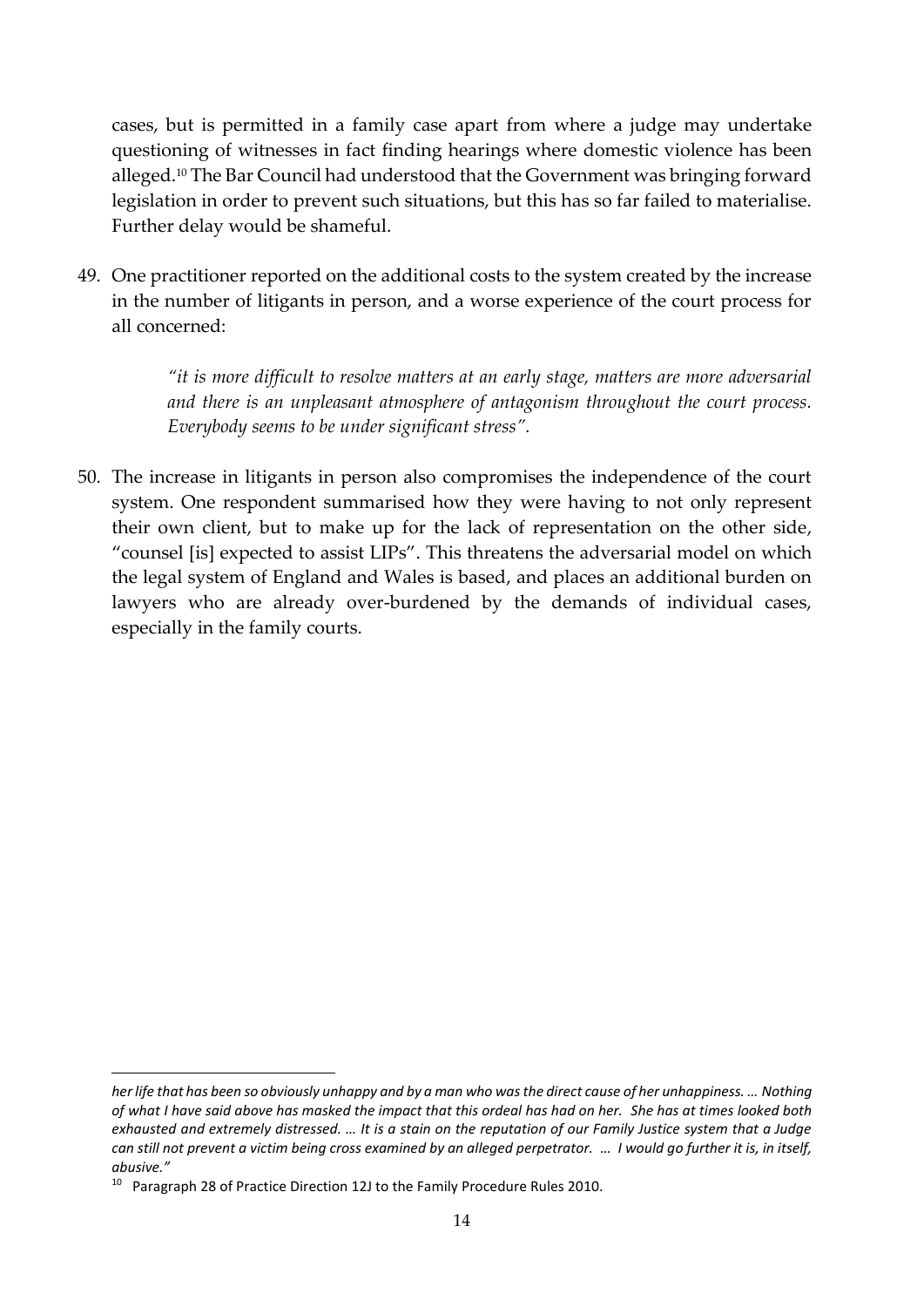*Delays* 



Figure 9 – Court delays in the civil and family courts post-LASPO

51. Barristers overwhelmingly reported a 'Significant increase' in court delays, particularly in the family courts. This corresponds with the reported 'Significant increase' in the number of litigants in person. The Bar Council warned before LASPO was introduced that the reduction in legal aid would result in an increase in litigants in person which would increase court costs as a result of cases taking longer. One barrister summarised, *"at least part of the reason for the delays is the huge increase in litigants in person"*.

Another barrister noted:

*"hearings take much longer as LIPs often won't talk to you outside court and want to raise many irrelevant issues in court. The Court gives LIPs much leeway as they want them to feel listened to so they are allowed to talk at length in court and use the opportunity to further ha[r]ass / belittle their ex-partners".* 

*"cases continue in the courts for much longer as LIPs don't get advice and don't settle".*

Another barrister reported:

*"cases take much longer, are much more difficult to resolve and are much more adversarial - I have experienced upsetting written and verbal abuse from litigants in person on the other side…"* 

52. There were many more respondents who explicitly noted the relationship between the increase in litigants in person and the increased length of cases in court. One respondent commented that "courts could be reluctant to apply the rules strictly" to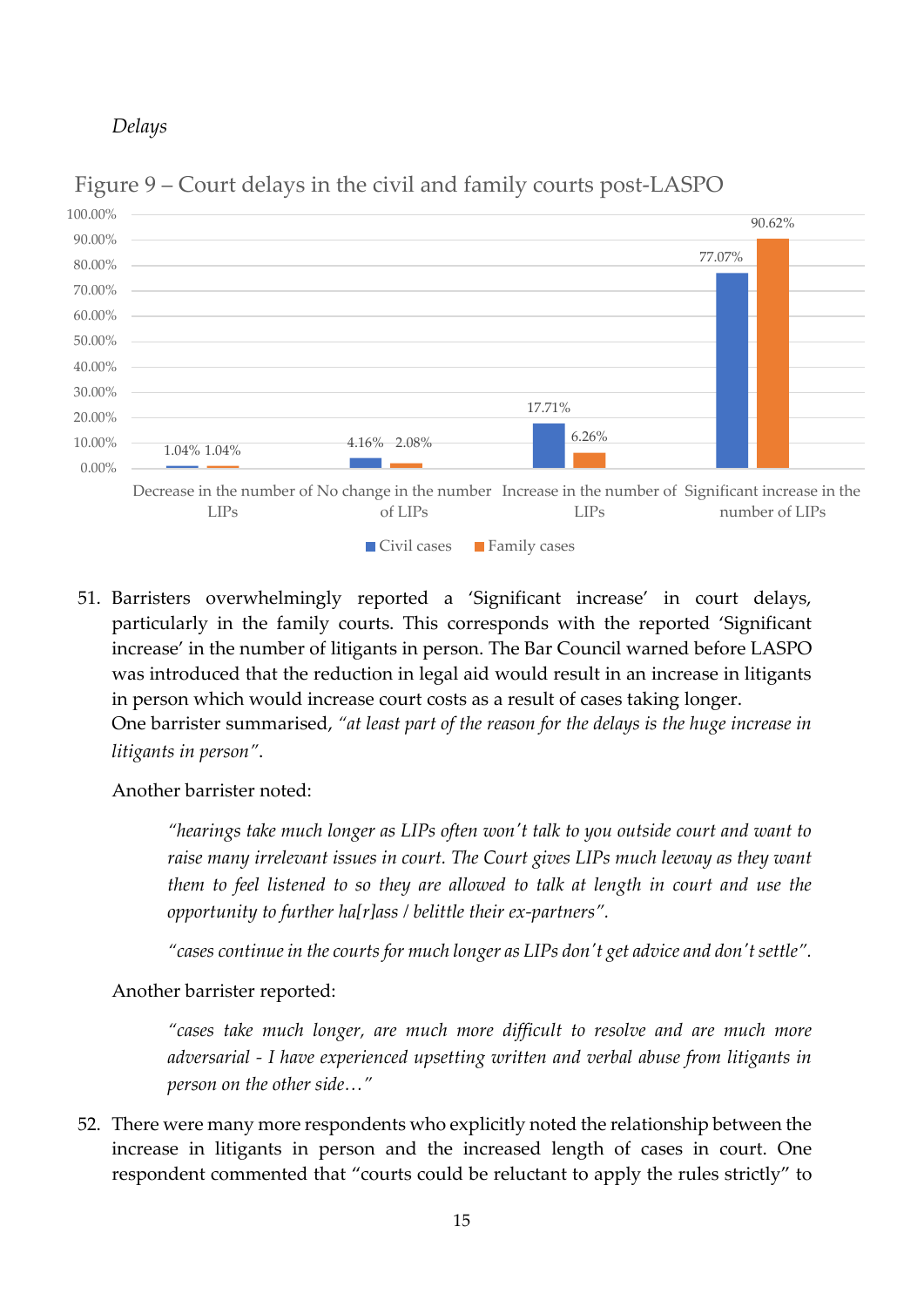litigants in person, thus causing an increase in risks and costs, as well as "an almost chaotic level of uncertainty as to what the outcome of any given interaction with the court will be".



Figure 10 - General impact of LASPO on your

#### **Impact on Practice at the Bar**

- 53. 43% of respondents reported that LASPO had substantially affected their career. Respondents who provided further comments noted that significant factors were:
	- The reduction in access to justice for those who need representation
	- The difficulties from the increase of litigants in person and resulting court delays, and
	- The need to find alternative areas of work following the reduction in legal aid.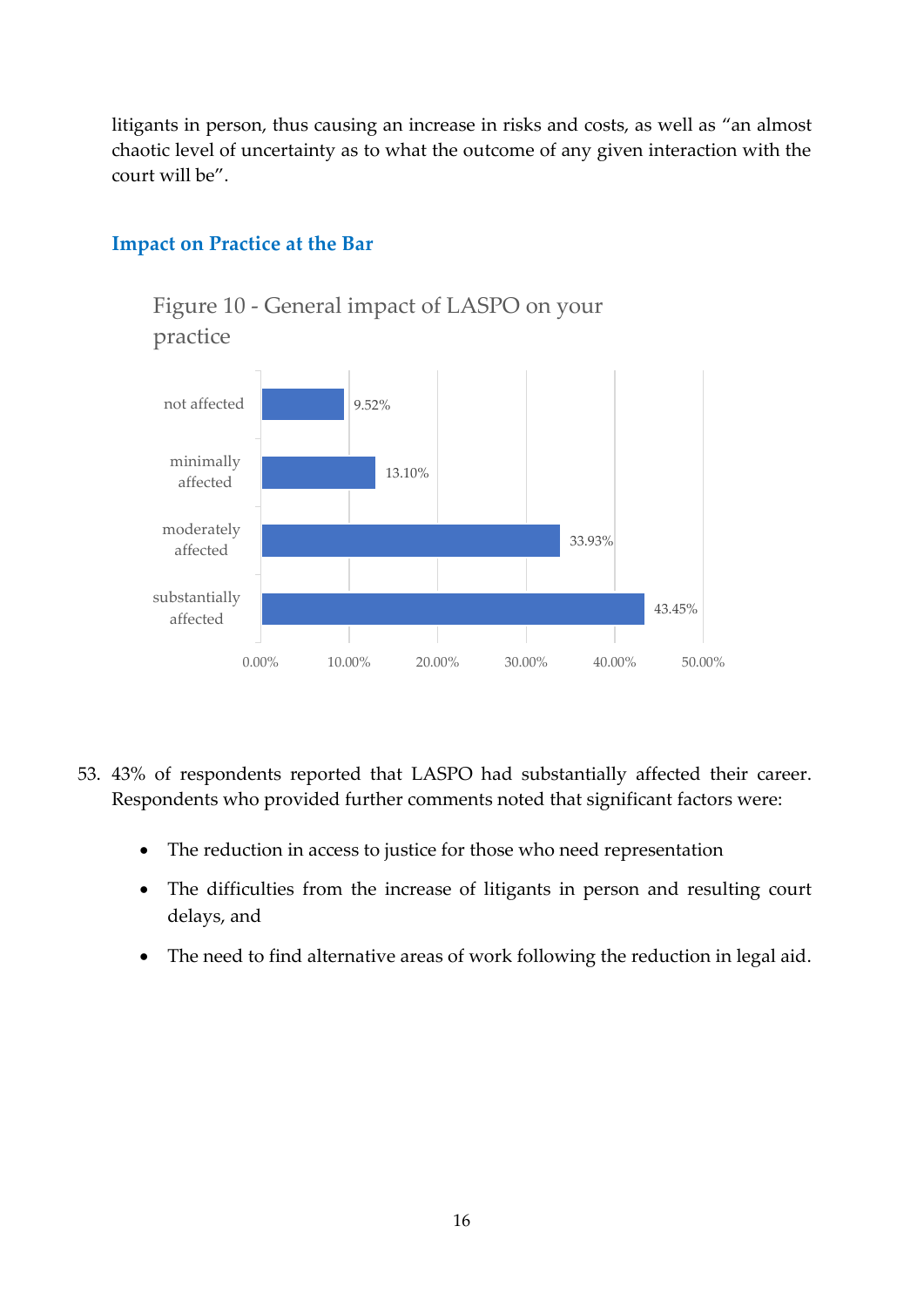#### **Case Volume**



#### Figure 11 – Impact of LASPO on case volume

- 54. The survey responses show that the number of barristers who undertake 60% or more of their work in legal aid has halved from 40% to 21%.
- 55. The number of barristers undertaking no legal aid work at all has also increased post-LASPO. One respondent commented:

*"I no longer do publicly funded ancillary relief – it is too low paid, but I feel guilty that there is a whole section of the population that struggles to get sufficiently senior representation"*.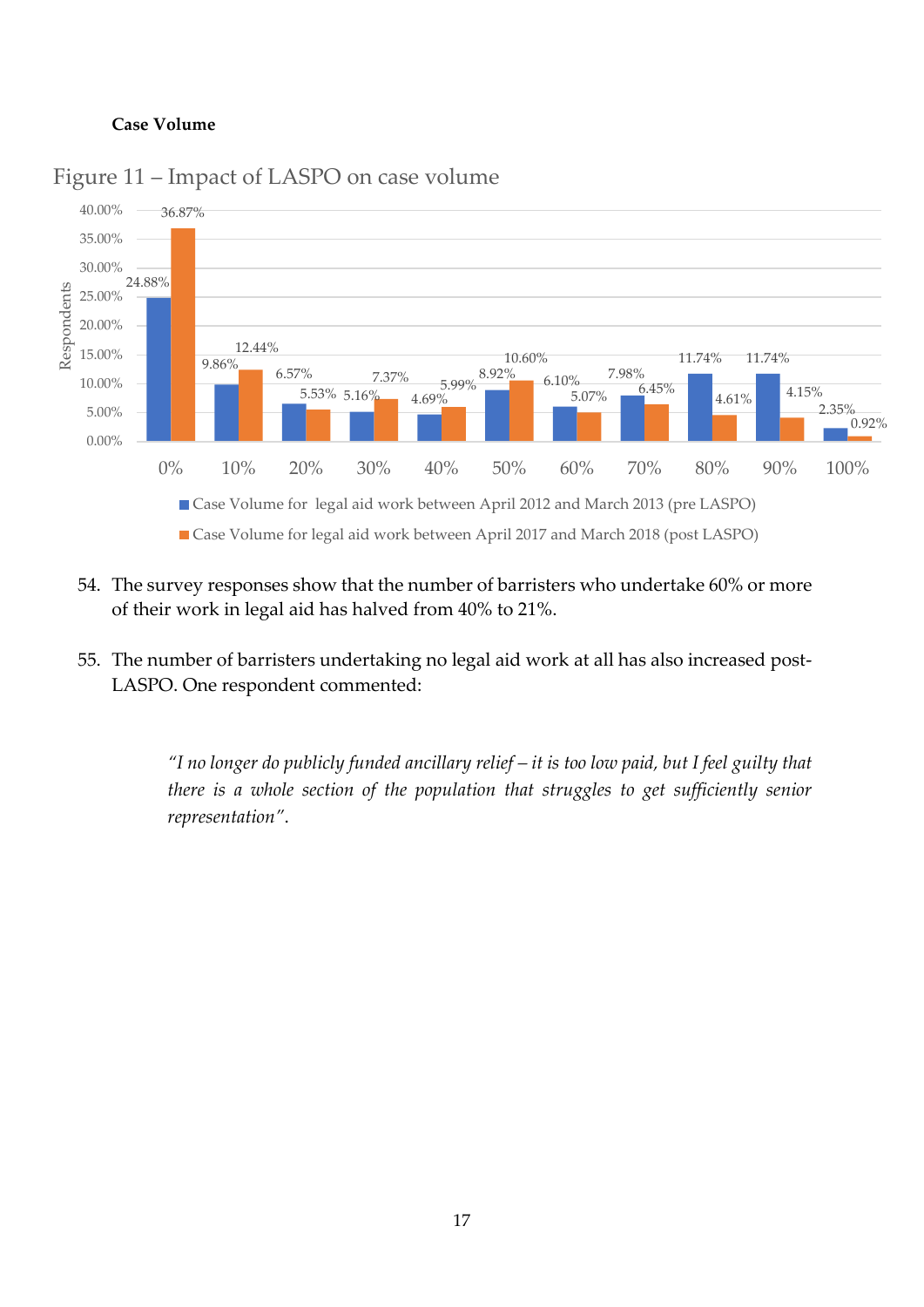#### **Income and earnings**



#### Figure 12 – Impact of LASPO on fee income

- 56. The percentage of barristers who have no legal aid fee income increased from 26% pre-LASPO to 38% post-LASPO. There has also been a substantial decline in barristers whose fee income consisted of between 60–100% of legal aid funding pre-LASPO: declining from 33% to 19%.
- 57. There is often no correlation between the case volume of legal aid work that a barrister has and their total fee income from such work. One survey respondent noted that post LASPO for them the proportion of legal aid cases they undertook:

*"fell from 72% to 65% (only 7%) but my income from legal aid cases fell from 64% to 30% (34%). This shows a huge reduction in my income from legal aid even though I was spending almost the same amount of time on legal aid cases"*.

- 58. This illustrates that some barristers are undertaking more work for substantially less pay.
- 59. Another respondent commented that *"I might occasionally undertake a legal aid matter if otherwise quiet, but it is doubtful that what is being offered constitutes a proper professional fee"*.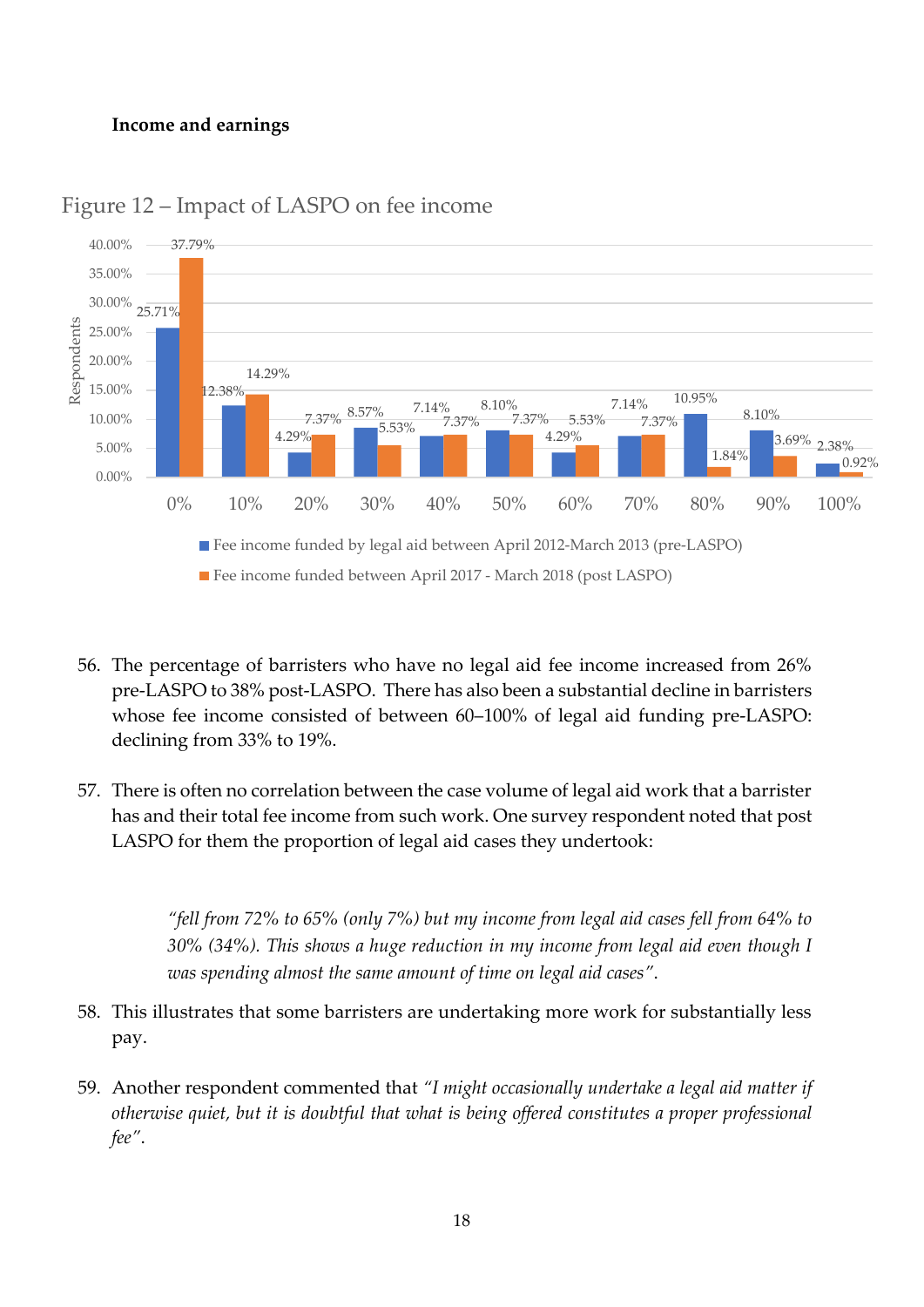#### *Fee security*



# Figure 13 – Impact of LASPO on barristers' fee security

- 60. Most respondents reported continued fee insecurity since the implementation of LASPO. This trend had continued from when the question was initially asked in the Bar Council's LASPO: One Year On survey. Furthermore, the number of respondents who said that they had experienced decreased fee security was almost double the number of those that had experienced increased fee security.
- 61. Respondents comments about fee security included:
	- Severe delays in legal aid fees being paid, particularly for family Very High Cost Cases (VHCCs).
	- Solicitors refusing to pay barristers' fees when the solicitor fails to reclaim the sum from the defendant.
	- Barristers taking on more privately funded work to have fee security.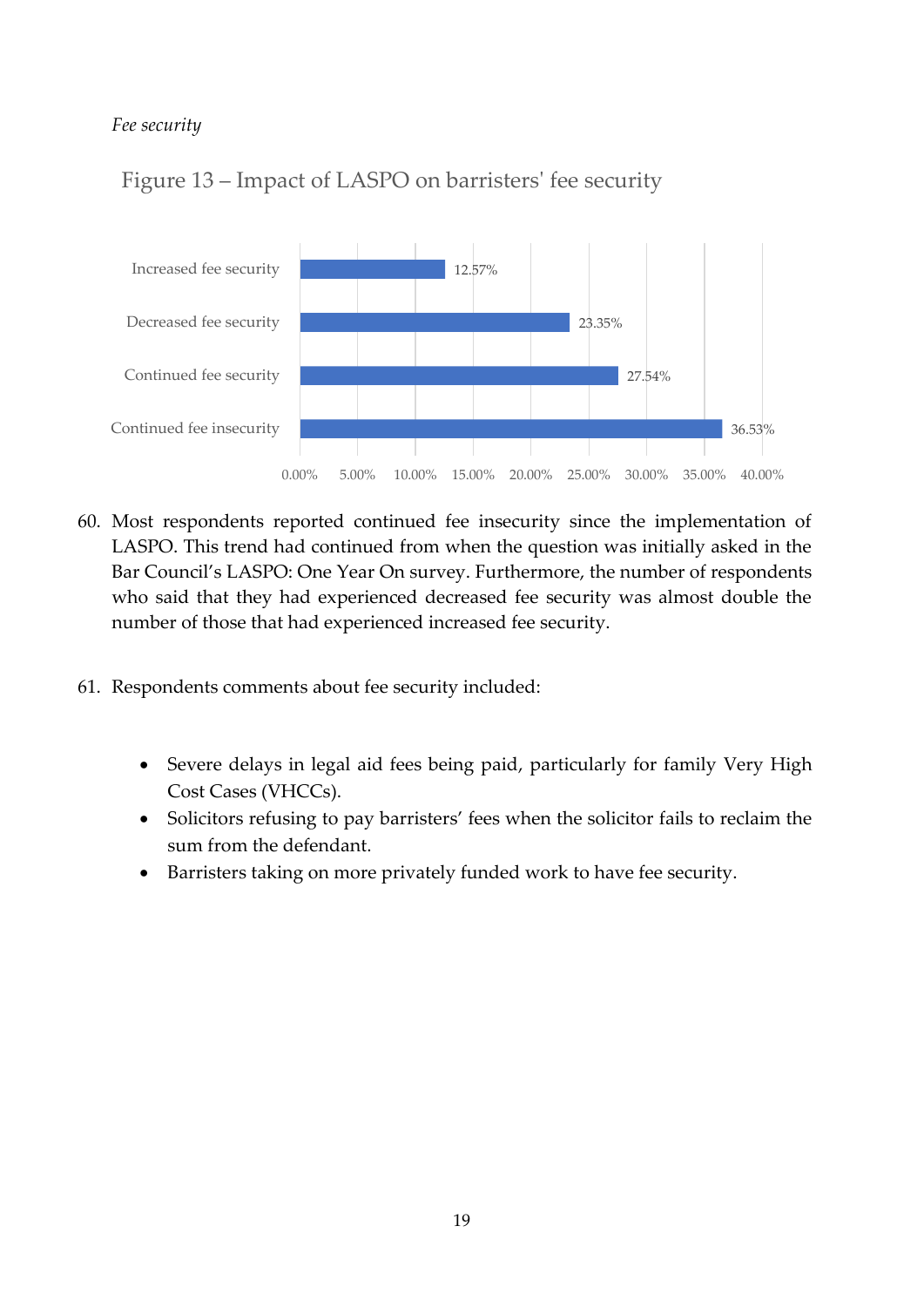#### **Career development**



Figure 14 – Impact of LASPO on barristers' careers

62. 41% of respondents had not changed their practice area or specialism. However, many had changed aspects of their practice to address the reduction in legal aid. For example, one respondent commented that although their area of specialism housing law – had not changed, they now more commonly represented the landlord.

Another barrister commented:

*"Effectively, now, my private client income is subsidising my legal aid work. Were it not for a sense of the larger value and importance of the work, I would not do legal aid family cases at all, as the pay and working conditions are ridiculous"*.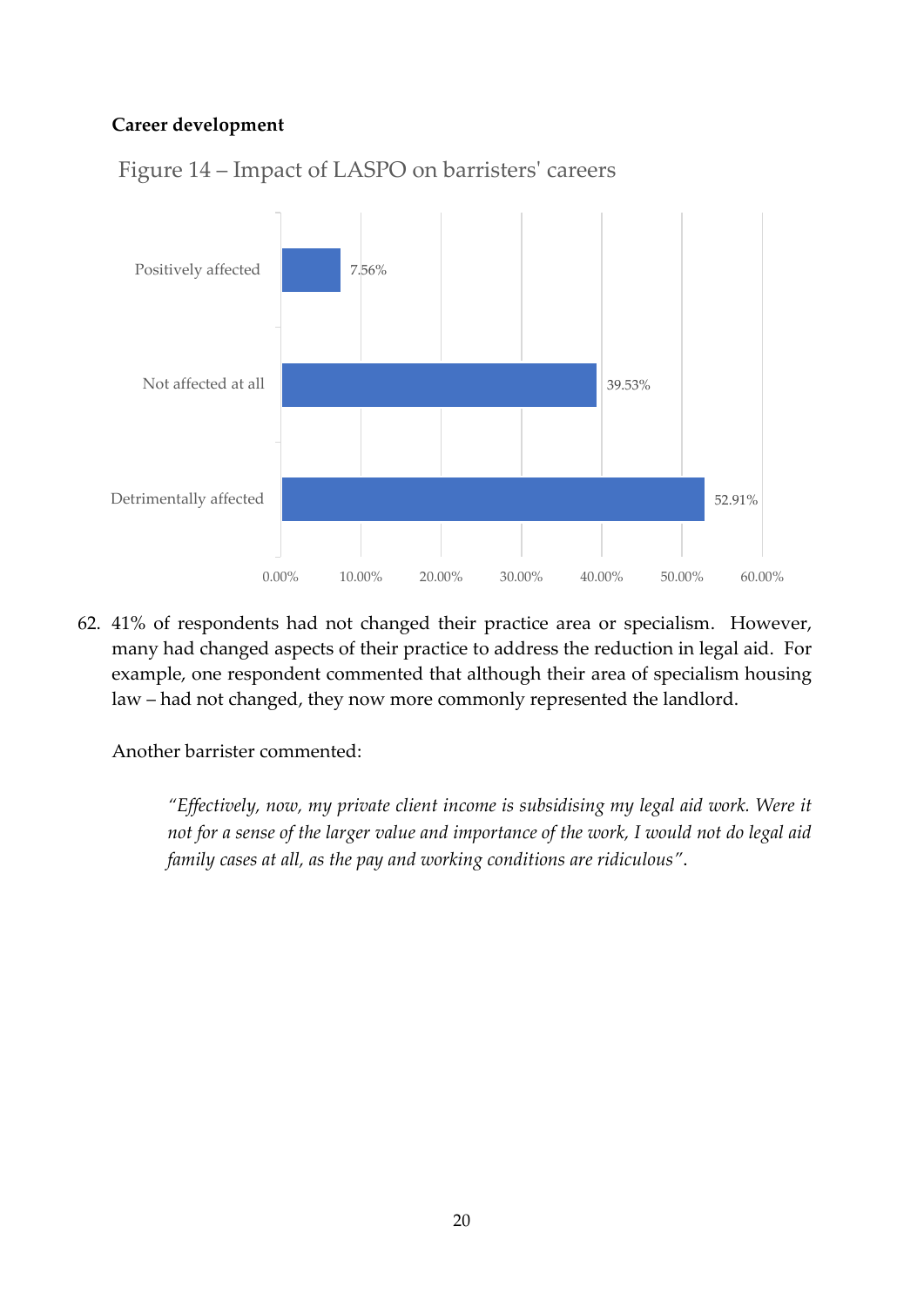# **Recruitment and retention**

# Figure 15 – Impact of LASPO on barristers' career progression



- 63. 27% of respondents from Civil or Family sets of chambers reported a decrease in the number of pupillages offered post- LASPO, compared to 14% reporting an increase.
- 64. Concerning retention post pupillage, 166 responses were given for the question "Since 2014, how many tenants have left your Chambers because of changes to civil and family legal aid?". Many respondents commented that several tenants had left chambers because of LASPO or had taken early retirement. One family practitioner noted:

*"private law family work was bread and butter at the junior end of the family Bar. Once this disappeared there were a number of junior barristers who left the profession"*.

65. Our survey responses suggest that LASPO has been directly responsible for some young barristers leaving the profession.

#### **The Interviews**

66. The following section reports information gathered from interviews of barristers who specialise in each area of civil and family work which had or retains legal aid. It is not intended to be a comprehensive or referenced review of the details of what legal aid is available in particular practice area, rather it summarises their first-hand experience.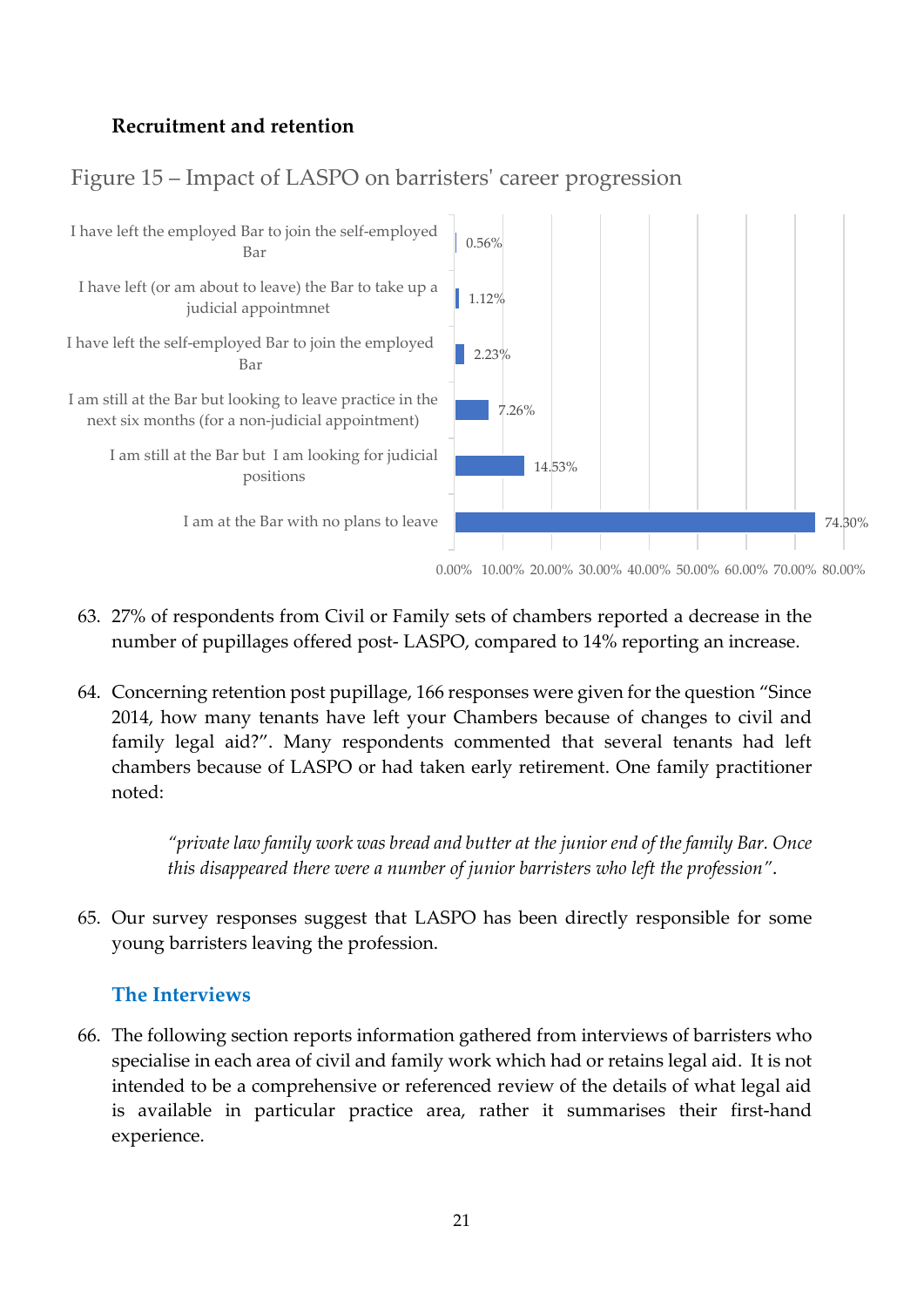### **Clinical Negligence**

- 67. Currently, legal aid is only available for neurological injury at or around the time of birth – usually due to a negligent delay in achieving delivery. These are the very top end of claims and usually, the damages will be in the millions of pounds.
- 68. Even so, only a minority of baby brain injuries are being funded by legal aid, and this is due to the prohibitive cost of expert witnesses in such cases. Many of the highquality experts who are needed to for a claimant to litigate such cases will not accept instruction at legal aid rates.
- 69. In theory, there is the possibility of Exceptional Case Funding for other clinical negligence cases, but the criteria are so restrictive that only about one case of this type is granted exceptional case funding per year.
- 70. In the absence of legal aid, some access to justice is made possible by private funding via Conditional Fee Agreements (CFAs). However, the changes in Part 2 of LASPO removed the ability for success fees to be claimed from the losing defendant and have threatened the sustainability of legal practice, even amongst specialist firms.
- 71. Quality controls went with legal aid franchising. Now that almost all cases are brought under a CFA, more non-specialist firms are dabbling, which has had a detrimental effect on the quality of advice clients receive.
- 72. Overall, there have been around 1,000 fewer claims reported to the CRU and notified to the NHS since 2013.<sup>11</sup> Whether - as seems likely - this is the result of the LASPO funding changes requires further research.

#### **Community Care**

1

- 73. Although the eligibility and scope for legally-aided community care cases have remained relatively untouched, often, the public is unaware that such cases are still eligible for funding.
- 74. There are now fewer solicitors' firms and providers for community care work even though the scope has not changed. Providers are usually available in large centres –

<sup>&</sup>lt;sup>11</sup> NHS Resolution Annual report and accounts 2017/18 - <u>https://resolution.nhs.uk/wp-</u> [content/uploads/2018/07/NHS-Resolution-Annual-Report-2017-2018\\_digital.pdf](https://resolution.nhs.uk/wp-content/uploads/2018/07/NHS-Resolution-Annual-Report-2017-2018_digital.pdf) and Compensation Recovery Unit performance data [https://www.gov.uk/government/publications/compensation-recovery-unit-performance](https://www.gov.uk/government/publications/compensation-recovery-unit-performance-data/compensation-recovery-unit-performance-data)[data/compensation-recovery-unit-performance-data](https://www.gov.uk/government/publications/compensation-recovery-unit-performance-data/compensation-recovery-unit-performance-data)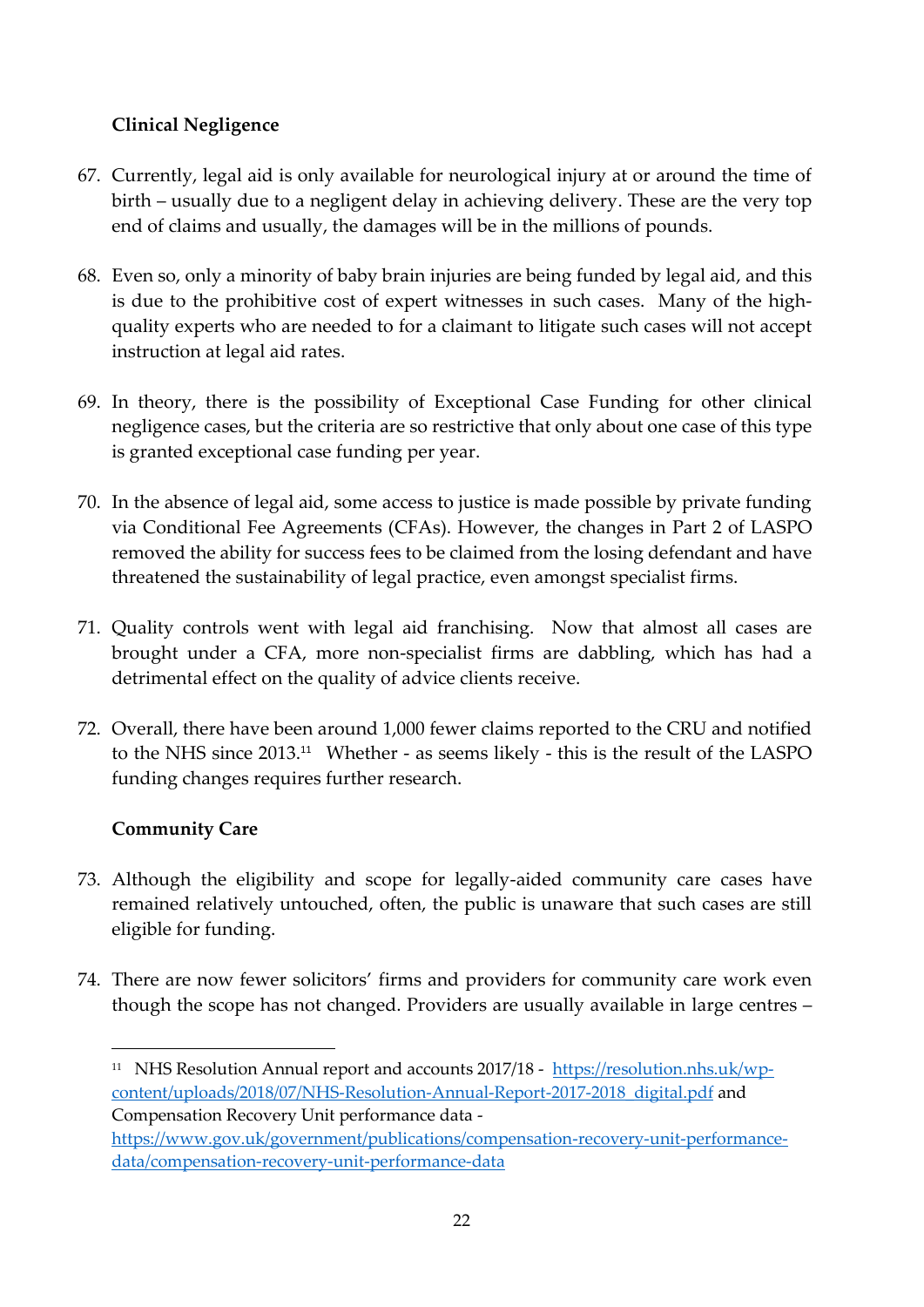such as London and Birmingham – but beyond these centres, it can be very difficult to find these services.

75. Austerity has left a disproportionate number of vulnerable people without the services they need from their local authorities. Without providers available to challenge these cuts, injustices will go and are going unchallenged.

#### **Employment**

- 76. Since LASPO there is no legal aid available to fund representation in employment law cases. The telephone service available for legal advice in discrimination cases is not fit for purpose. This affects the most vulnerable employees, including those with mental health issues, those who are pregnant and many others who cannot afford advice on how to bring a claim against their employer. Discrimination claims are often complex both factually and legally: in particular, race discrimination claims are notoriously difficult to prove. The lack of funding means that many employees who have been discriminated against are simply left without redress, so discrimination in the workplace goes unchallenged.
- 77. Litigants in person, trying to represent themselves against an employer and their legal team, often do not understand what is required of them in preparing and presenting their case. This places a greater burden on Employment Judges in trying to ensure a fair hearing and invariably means that employment tribunal hearings take longer.
- 78. Pro bono organisations are trying to fill some of the gaps, but funding cuts mean that there are fewer voluntary sector organisations that are able to take on employment law work. Previously, many would fund at least some of their pro bono help from what they could earn from legally-aided cases. The Employment Lawyers Association (ELA) are piloting an Employment Tribunal Litigant in Person Support Scheme (ELIPS) in conjunction with the Bar Pro Bono Unit, LawWorks and the Free Representation Unit to assist unrepresented litigants in Tribunal. A duty solicitor or barrister will sit in the tribunal or can be approached for assistance before the tribunal to provide free legal advice on Employment Law<sup>12</sup>. However, this is currently only available at Central London and Cardiff Employment Tribunals and only covers assistance with Preliminary Hearings or simple claims (listed for one day or less). It is not available for complex or multiday claims, and cannot hope to get anywhere near filling the gap in legal advice and assistance.

#### **Family**

1

<sup>&</sup>lt;sup>12</sup> <https://www.elaweb.org.uk/content/employment-tribunal-litigant-person-support-scheme-elips>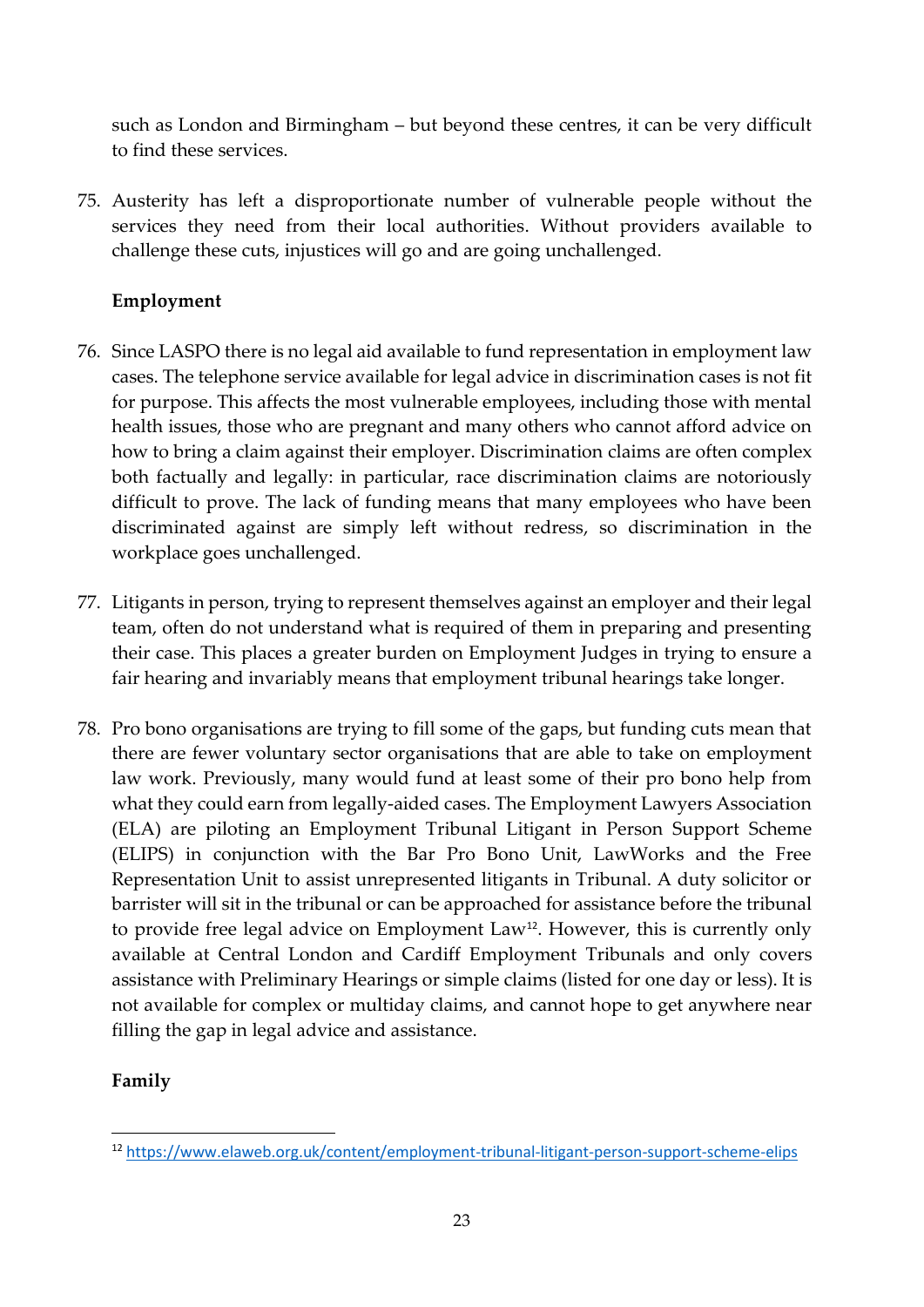- 79. LASPO stripped most private family law issues from publicly-funded legal advice, including divorce proceedings, child contact and financial and property disputes.
- 80. Non-means tested and merit-tested legal aid is available when a Local Authority seeks Care orders, Supervision orders, secure accommodation orders and Emergency Protection orders in respect of children; and for children under the age of 18 who are party to family proceedings. Legal aid is means, and merit-tested for parties who seek contact with a child in care; discharge or variation of a care or supervision orders; Wardship cases; appeals in public law cases; placement orders and recovery orders. Means and merit tested legal aid may be granted in private law and financial proceedings, but only if the claimant can provide evidence of domestic abuse or child abuse.
- 81. Furthermore, there are many who will not qualify for legal aid but may suffer from some form of learning or mental health difficulty, or are simply illiterate. They do not have the advantage of legal representatives to explain the process to them and help them with case preparation. The cuts have had the greatest impact on the most disadvantaged in society. The ability of the judge to take on case management and assist litigants in person has an obvious limit.
- 82. The introduction of LASPO has had a significant impact upon the Family Bar. There has been a decrease in the number of barristers seeking to specialise in family law and who are willing to do private law legal aid work, due to low legal aid rates. It is not uncommon for counsel to be asked by the judge to draft complex and detailed orders (for which they will not be paid, as fees are fixed) when they are not the applicant, but the applicant is a litigant in person. It is also not uncommon for counsel or solicitors to be asked (again, without payment) to prepare witness and/or trial bundles, finalise indices, or photocopy documents for the court, in cases where all the other parties are litigants in person.
- 83. The family courts have been left at breaking point by the implementation of LASPO. Ministry of Justice statistics show that both sides are unrepresented in one third of family cases. Judges have to give greater time to litigants in person, which is unfair to both parties involved.
- 84. Court time taken up by the number of litigants in person is leading to significant delays in cases being heard. In one region it takes almost six months to list between hearings. In that time a parent may have no or limited contact with their child.
- 85. There are litigants who claim to have suffered domestic abuse, so they can obtain legal aid. Arguably, the current legal aid system encourages these claims. This can also result in the court then having to list a fact-finding hearing and perhaps several case management hearings prior to the hearing, to determine the veracity of the allegations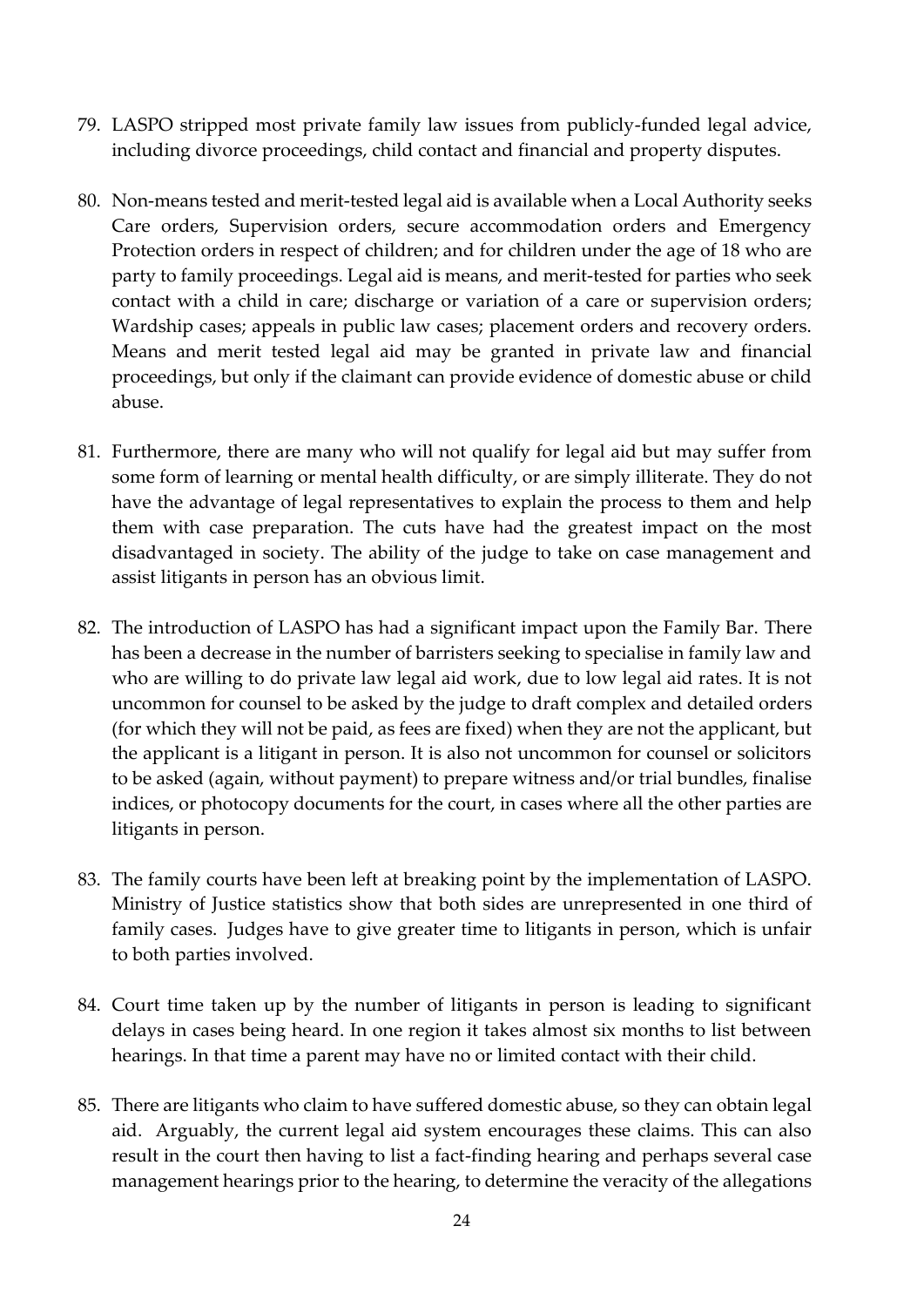and whether they would have an effect on contact with the child. This leads to further costs and delays. In the meantime, the court will very likely not order contact between a child and parent until the factual matrix has been determined.

- 86. Serious allegations needing to have serious fact-finding hearings are not being properly prepared, and important evidence is not always gathered. Furthermore, victims who are represented may still be cross-examined by an abuser who does not qualify for legal aid and appears in person. Both parties need access to legal aid in such cases.
- 87. Early legal advice should be a priority as in many cases this could avoid proceedings altogether and lead to a negotiated agreement between potential litigants.

#### **Housing**

1

- 88. LASPO left some areas in scope: injunctions in disrepair cases (where there is a high chance of success, i.e. irrefutable evidence that the health of the client has been adversely affected due to disrepair), possession, unlawful eviction and homelessness.
- 89. There are knock-on effects of LASPO legal aid cuts for housing. People affected may have defences, but they do not know about them because of the reduction in available legal advice. This can lead to increased homelessness.
- 90. Matters relating directly to housing such as welfare benefits should be put back in scope. It is nonsensical to be able to have help to fight a possession order but not to fight an order made about how you are paying for that housing.

#### **Immigration and Asylum**

- 91. Access to legal aid for immigration cases has been taken away for everything bar asylum cases.
- 92. There is a disaggregation in the fact that legal aid is available for asylum cases, but it is not available where the case also makes a human rights claim. Many cases rely on Article 8.
- 93. If you are about to be deported and you cannot afford legal aid, legal aid should be automatic, but it is not. It was only very recently – after a five-year legal battle – that legal aid was made available for unaccompanied and separated children<sup>13</sup>.

<sup>13</sup>[https://assets.publishing.service.gov.uk/government/uploads/system/uploads/attachment\\_](https://assets.publishing.service.gov.uk/government/uploads/system/uploads/attachment_data/file/730684/legal-aid-for-immigration-matters-unaccompanied-children.pdf) [data/file/730684/legal-aid-for-immigration-matters-unaccompanied-children.pdf](https://assets.publishing.service.gov.uk/government/uploads/system/uploads/attachment_data/file/730684/legal-aid-for-immigration-matters-unaccompanied-children.pdf)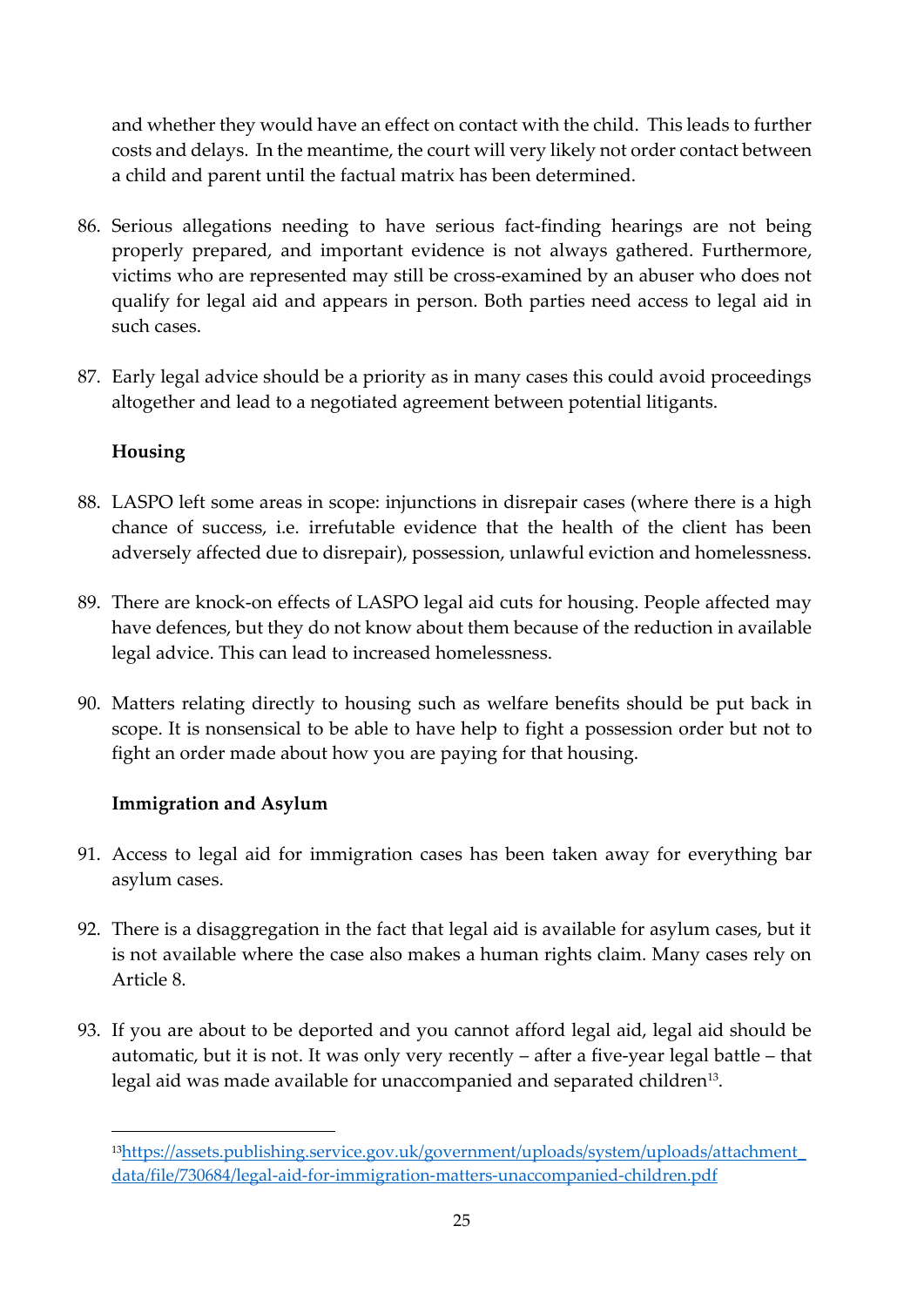- 94. The lack of legal aid funding is making immigration and asylum work unprofitable and as such solicitors' firms are not putting themselves forward for the Legal Aid Agency's tenders. Some solicitors who have continued to work in this area have been put out of business, creating the so-called advice desert.
- 95. The Windrush scandal is the tip of the iceberg; deportation due to a lack of papers is happening to lots of people in a number of ways. Those who are vulnerable and/or have mental health issues are particularly ill-protected by a system where legal advice can come too late, if at all.

#### **Inquests**

- 96. The only legal aid available for inquest work is advice and assistance for preparatory work.
- 97. For Inquests, there is an absence of automatic means-tested legal aid and funding for representation. Awarding legal aid is discretionary. Additionally, the current system where litigants who apply first, get legal aid, is unhelpful and adds further pain to the grieving process<sup>14</sup>.
- 98. Public authorities, whose conduct may be open to criticism by the coroner, are often represented by experienced specialist counsel. This is in stark contrast with the family who will often be the only interested party seeking to highlight any failures of public bodies in the circumstances of the death, but must do so without legal advice and the necessary representation.
- 99. Lack of funding for families means that inquiries may not be as full as they otherwise would be, but it also leads to an inequality of arms, particularly given that public authorities have automatic funding available which is funded by the taxpayer.

#### **Mental Health**

1

100.A recent Mind report records that 50% of people who do not get legal aid because of LASPO have mental health problems<sup>15</sup>. Without legal assistance, it can be extremely difficult for already vulnerable patients to get across to decision makers the grounds for challenging the decisions which affect them.

<sup>14</sup> Bar Council response to inquests consultation, p. 2.

<sup>15</sup> <https://www.mind.org.uk/media/23652220/an-unjust-system-mind-may-2018.pdf>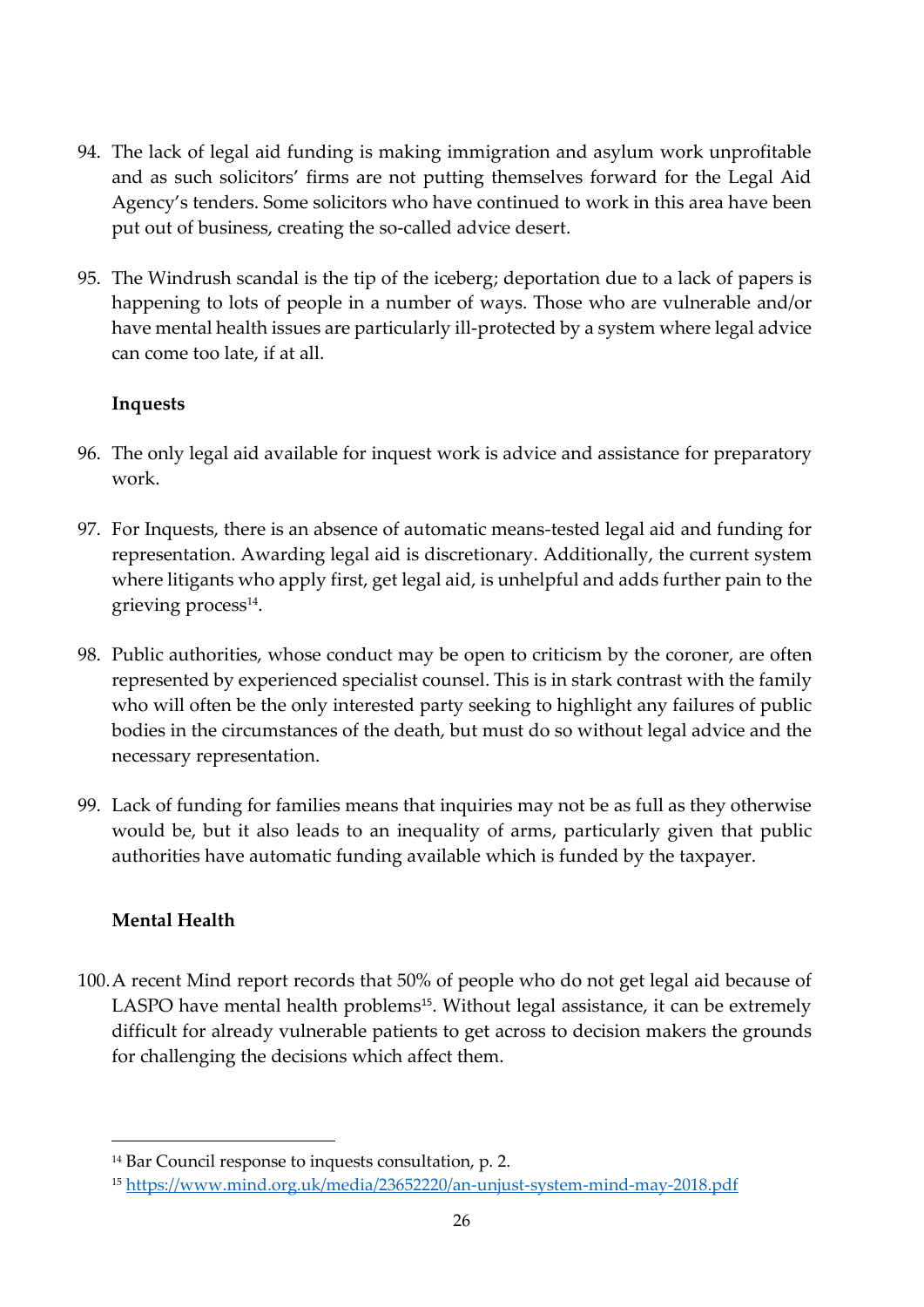- 101.For Mental Health work, the contracts are very specific and limited. For example, legal aid remains available to represent clients in a tribunal, but is limited to advice only on transfers for clients between hospital and prison. A separate Prison Law contract is necessary to enable clients to obtain representation at oral hearings before the Parole Board when the Board is empowered to direct release. The separation of contracts often prevents continuity of legal representation and can cause a delay for clients. This also applies to claims for unlawful detention which require a separate contract.
- 102.The LASPO changes did not affect the ability to bring civil claims, such as judicial review challenges to unlawful decisions, but the Government has recently introduced separate funding restrictions ('reforms') to judicial review, which can affect upon the ability to do so in particular cases.

#### **Prison Law**

- 103.Challenges to the treatment of prisoners in custody have been taken out of scope of legal aid for both adults and children.
- 104.Only around 2% of criminal legal expenditure is spent on prison cases, and hundreds of people have committed suicide in prison since LASPO.
- 105.There are currently 83,000 people in prison, and 4,000 of those are women. Women with a background of domestic abuse, hardship and mental health problems are the most vulnerable to bad custodial treatment and are in a poor situation to seek legal action against it.
- 106.Exceptional case funding only is available for mother and baby units, and even since this scope was extended, reportedly only 2 cases have been brought.

#### **Welfare benefits**

- 107.Welfare benefits is an area of legal aid work that has been highly affected by the cuts to the legal aid budget. Before LASPO, legal aid did not cover tribunal representation, but it would cover the preparation of cases for hearings. It was very modestly paid: a fixed fee of £167 for all work on a case. Much of the work was done by charities such as Citizens Advice. Ten years ago, about 140,000 people per year received legal aid under this scheme. It helped disabled people, people at risk of homelessness, children and many others to receive the financial support to which they were by law entitled.
- 108.Post-LASPO, what remains is a tiny legal help 'fixed-fee' scheme for advice on appeals raising points of law in the Upper Tribunal: on average about 350 cases per year, for which a provider can claim just £208 per case. There is no funding for advocacy or other representation unless the case meets the criteria for exceptional case funding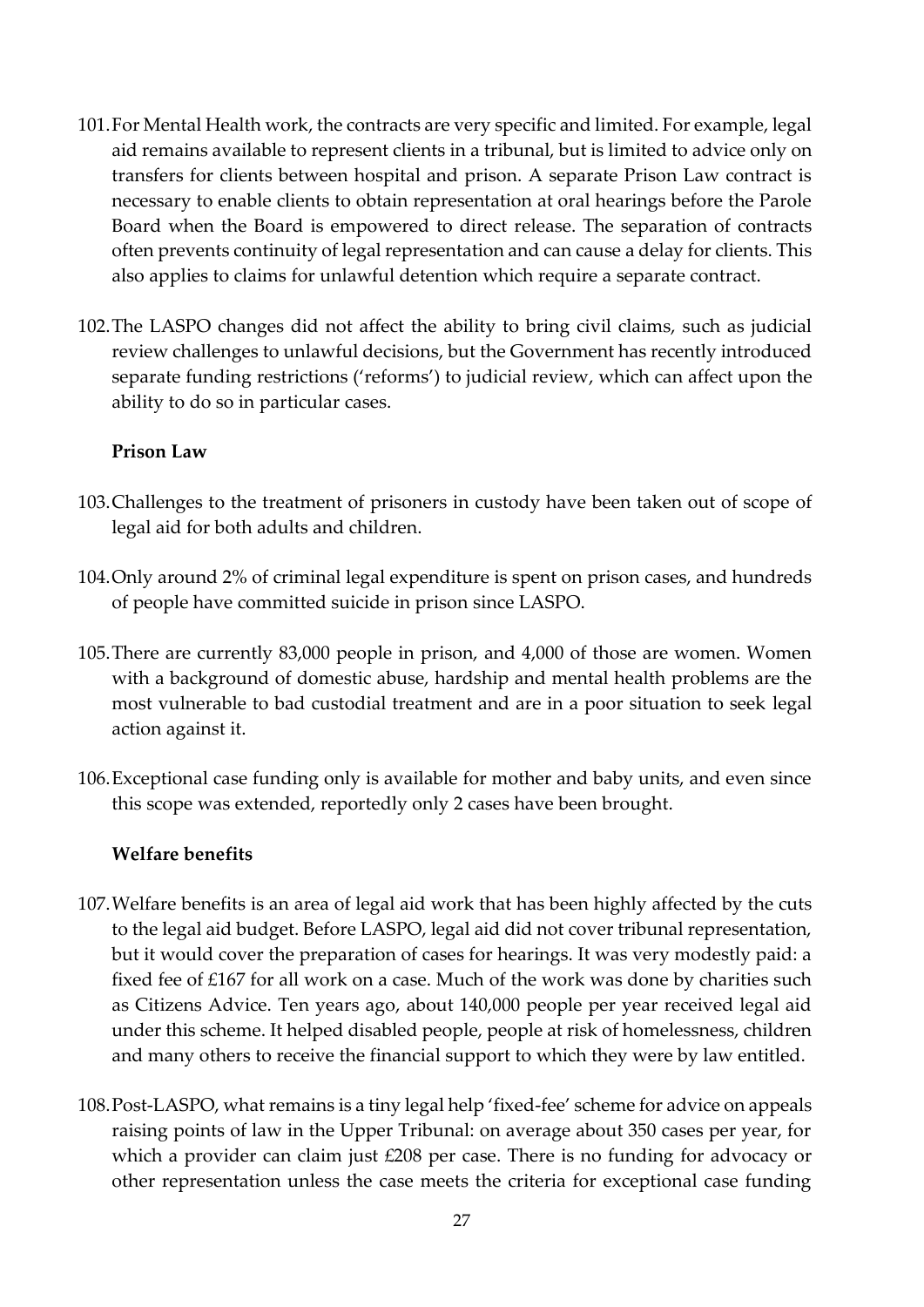(and the total number of all grants of ECF in welfare benefits cases is 23). Legal aid is available for representation in the Court of Appeal, the Supreme Court and judicial review, but this represents a tiny handful of welfare benefits cases: on average fewer than 10 cases per year.<sup>16</sup>

109.At present, benefit claimants are left to navigate the complex and rapidly changing law of welfare benefits for themselves, including in all proceedings in the first-tier tribunal. Hundreds of thousands of people with legitimate legal claims may be missing out on the chance to secure what they are entitled to. The government does not seem even to have attempted to measure either the direct financial impact on benefit claimants or the incidental costs to the state of homelessness, health problems, a need for extra social services support and family breakdown. Legal help for welfare benefits problems should be brought back into scope.

# **Wellbeing among barristers**

110.This section draws on information from three sources:

- The Bar Council report 'Barristers' Working Lives 2017: Barristers' attitudes towards their working lives' published in 2018;
- The 'LASPO: Five years on' survey;
- Interviews with members of the Bar Council's Wellbeing at the Bar Working Group.
- 111.These sources provide evidence of an increase in the number of working hours among practitioners, which poses a significant challenge to work-life balance and is leading to a risk of long term damage to the profession.
- 112.In 2017, 30% of respondents to the working lives survey in family practice indicated that they were working approximately 11-20 hours per week unpaid, and 20% were working more than 20 hours per week unpaid.
- 113.There is also a broad trend of barristers in practice areas affected by LASPO working significantly more hours in 2017, as compared to 2013<sup>17</sup>:
	- 33% of respondents in family practice have working hours of 60 or more a week in 2017, an increase from 20% in 2013;

1

<sup>16</sup> National Statistics, *Legal aid statistics: January to March 2018* (28 June 2018)

<sup>17</sup> Barristers' Working Lives (2017), p. 30.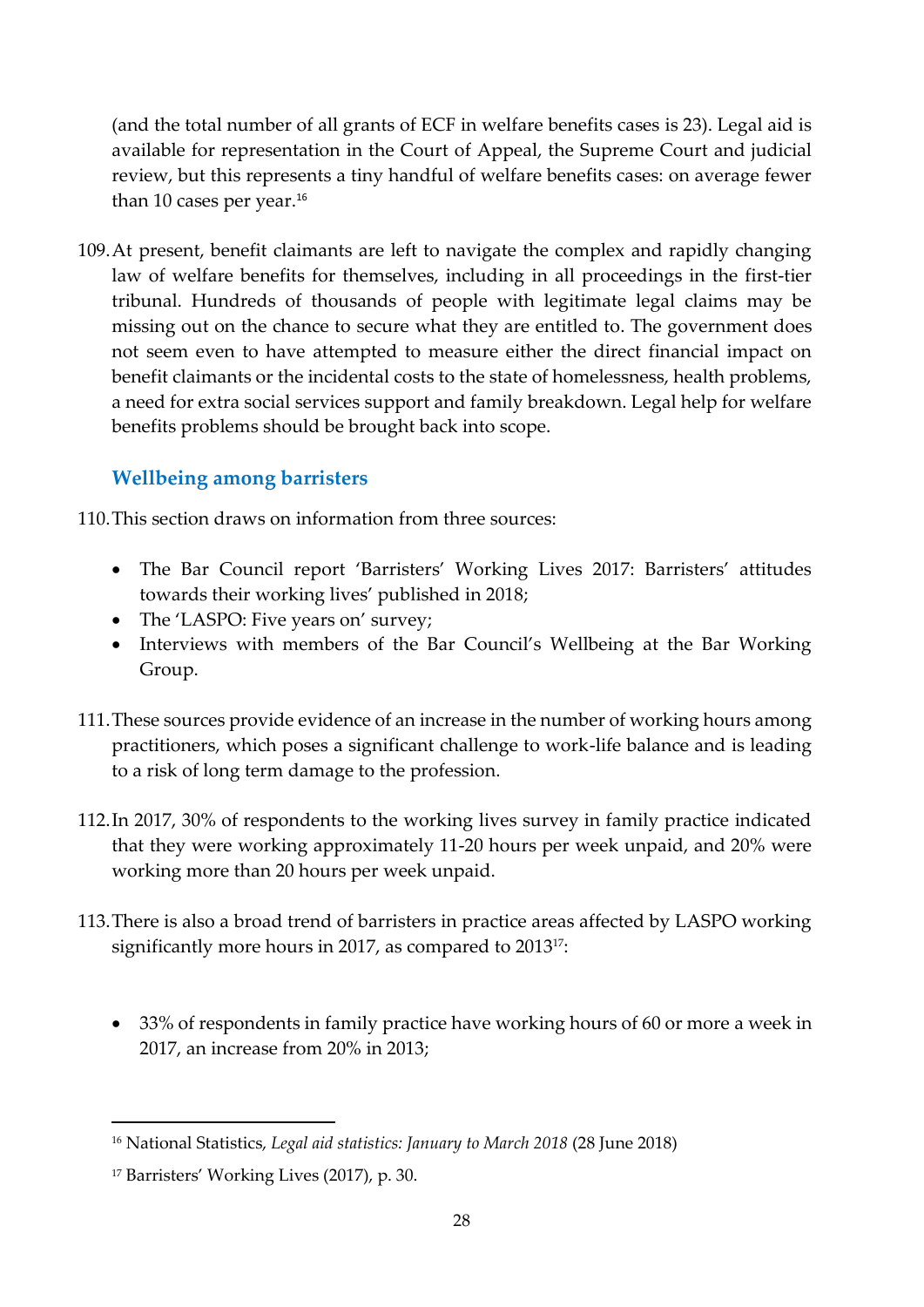- 17% of respondents in civil practice reported working hours of 60 or more a week, up from 9% in 2013;
- 18% of respondents in professional negligence/personal injury practice reported working hours of 60 or more a week, up from 10% in 2013.
- 114.Reasons for working additional hours unpaid are wide-ranging, but several themes linked to legal aid cuts came to the fore in the survey<sup>18</sup>:
	- 60% of family practitioners and 43% of PN/PI practitioners noted that the solicitor does less than previously, which many see as linked to the lower rates of legal aid that are available to solicitors;
	- 42% of civil practitioners said that the client could not afford more, which may well reflect clients having to pay privately for work which they would previously have been granted legal aid;
	- 33% of family practitioners and 20% of civil practitioners suggested that a reason for working additional hours was that litigants in person require extra work/support. When viewed in tandem with the reported increase in litigants in person in both family and civil courts, this would suggest that there is an increased burden on barristers' working hours due to LASPO's effect on the availability of legal representation.
- 115.Overall, only 40% of respondents reported that they were happy with their working hours, compared to 49% in 2011.<sup>19</sup> One practitioner commented, *"[a]n increase in fees that would mean that I could take more time out of court to prepare cases. At present the pressure to be in court is intolerable…"*. 20
- 116.One respondent to the "LASPO: Five years on" survey in family practice noted that *"[t]he salami slicing of FAS fees [for] care work, the disappearance of private law legal aid and [pathetically] low fees paid for emergency protection orders means that I have to work harder and harder for less and less. This is unsustainable… It is years since I recall a court clerk drafting a court order. Counsel is now expected to do [so] free of charge. These can take hours and are a significant burden."*
- 117.Another family practitioner said that *"it is not viable to run a family-based practice as a junior practitioner based solely on legal aid work without working entirely unreasonable, unhealthy hours per week, and without being happy to undertake an unreasonable amount of work for no pay. Given that the work itself, involving the neglect and abuse of children, for*

**.** 

<sup>18</sup> Barristers' Working Lives (2017), p. 33.

<sup>19</sup> Barristers' Working Lives (2017), p. 27.

<sup>20</sup> Barristers' Working Lives (2017), p. 24.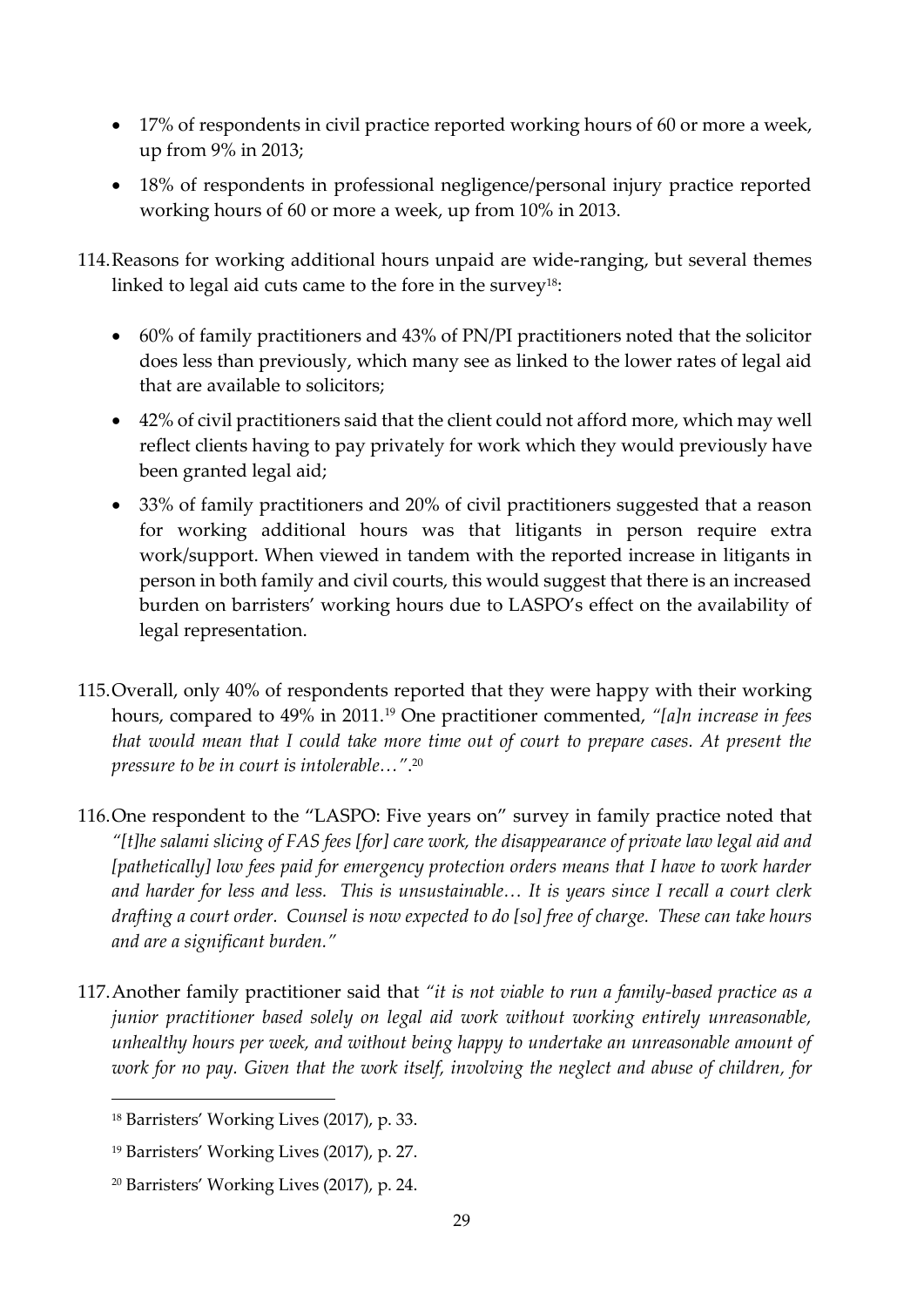*example, is among the most difficult work lawyers undertake, the stress of struggling to make ends meet on top of the stress of the work is unacceptable. I now do significantly less legal aid work as a result."*

118.These experiences show that there is a significant increase in the number of barristers whose work regime is likely to have a detrimental effect on their well-being and that this has been caused both directly  $-$  e.g. lower numbers of cases with legal aid mean that more work needs to be undertaken – and indirectly – the increase in litigants in person means that individual cases take more work than previously – by the LASPO reductions in scope and eligibility.

This runs a real risk that the immense pressure on barristers to work more hours, will have an impact on the quality if the service provided to clients and the court.

- 119.One family practitioner on the Midland circuit noted that *"Because of the LASPO changes I have had to take on more cases putting me under immense pressure, and this has impacted my [wellbeing] and, to a degree, my mental health"*.
- 120.A practitioner in actions against the police and inquests noted that they *"had to have a period of a sabbatical (in employment) [from] chambers, to stabilise my practice & aged debt worries/pressure. I had a serious health issue which I believe was partly brought on by the worry of practice, debt & cash flow."*

A family practitioner on the South Eastern circuit reported that *"I deal with cases like this all the time [a child being unlawfully removed from their parent and placed in foster care for seven months], and the stress of it, matched with the poor working conditions and poor pay, mean I am choosing to do less for the benefit of my health."*

9% of respondents in civil practice who had indicated that they had changed employment status had changed because of funding or legal aid cuts.<sup>21</sup> Furthermore, 14% of those in professional negligence or personal injury practice and 28% of those in family practice gave the same reason.

121.There is also a noticeable difference between views on practitioners' current work situation. While 27% of commercial and chancery practitioners said that "It is ideal, all or nearly all my needs are met", only 9% of family practitioners, 21% of civil practitioners, and 21% of PN/PI practitioners agreed.<sup>22</sup>

1

<sup>21</sup> Barristers' Working Lives (2017), p. 31.

<sup>22</sup> Barristers' Working Lives (2017), p. 30.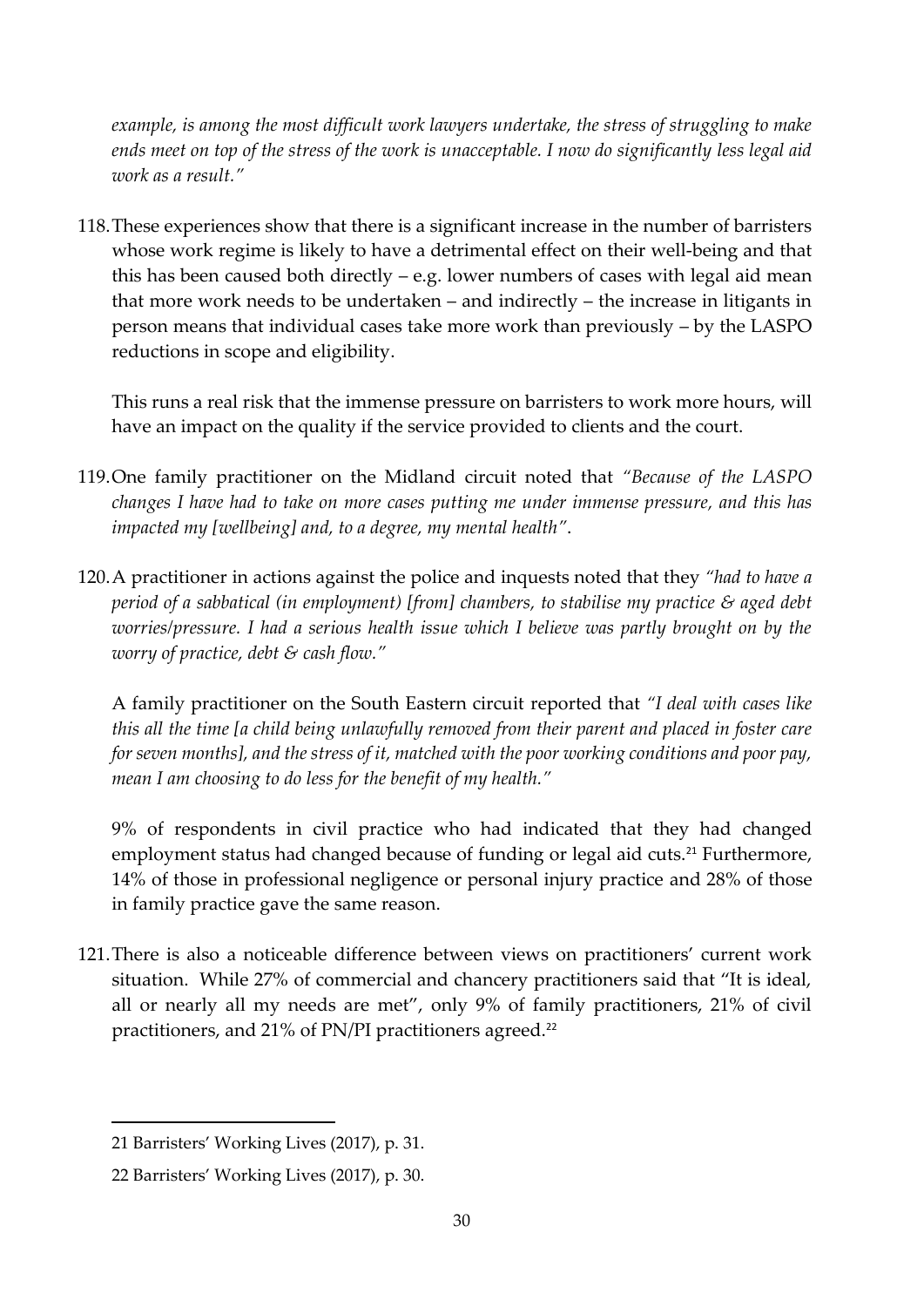122.Conversely, 13% of commercial and chancery practitioners said, "I am not satisfied and am considering my options", compared to 23% of family practitioners, 19% of PN/PI practitioners and 17% of civil practitioners.<sup>23</sup>

# **Reliance on Pro bono/Charity sector**

- 123.The Bar Pro Bono Unit has told the Bar Council that demand for its services has increased by 65% since LASPO.
- 124.In 2017 the Unit had 2,274 applications for help, the highest number ever and over 1,000 more than the number of applications the Unit received annually pre-LASPO. The Unit reports *"it looks like the record high demand we saw in 2017 will be surpassed before the end of 2018."* In family cases, pre-LASPO the Unit received just under 200 applications for help every year on average. Since LASPO it receives around 600 applications for help in family cases every year. Requests for help in immigration cases increased from an average of 20 cases per year pre LASPO to just under 150 cases a year on average after the cuts.
- 125.One theme that frequently arose among respondents to the survey was that, while many barristers do pro bono work, this voluntary contribution cannot and should not fill the gaps left by legal aid cuts.
- 126.One family practitioner noted that "Bar Pro Bono Unit requests are more frequent and illustrate the demand and need for legal representation for the most vulnerable in our society". Similarly, another suggested that they "do much less legal aid private law children work and do cases pro bono when vulnerable clients cannot get legal aid." One family practitioner on the Northern circuit noted that "[m]ore persons are seeking pro bono assistance". While legal aid cuts may in part have been intended to discourage unmeritorious claims, it appears that one of the main outcomes has been that many meritorious claims are not receiving adequate assistance. Pro bono work, while an important aspect of many barristers' practice, is insufficient to plug these gaps – and even less so when greater workloads are lower pay are being imposed on them for their paid work.
- 127.One civil practitioner noted that *"[s]ome of the work I used to do on legal aid I now do pro bono as no LA available."* Many of the cases that were now out of scope of legal aid still require professional legal assistance, so barristers often attempt to make up for these deficiencies in provision. As one civil practitioner highlighted: *"I do more pro bono because people can't get representation".*

**.** 

<sup>23</sup> Barristers' Working Lives (2017), p. 30.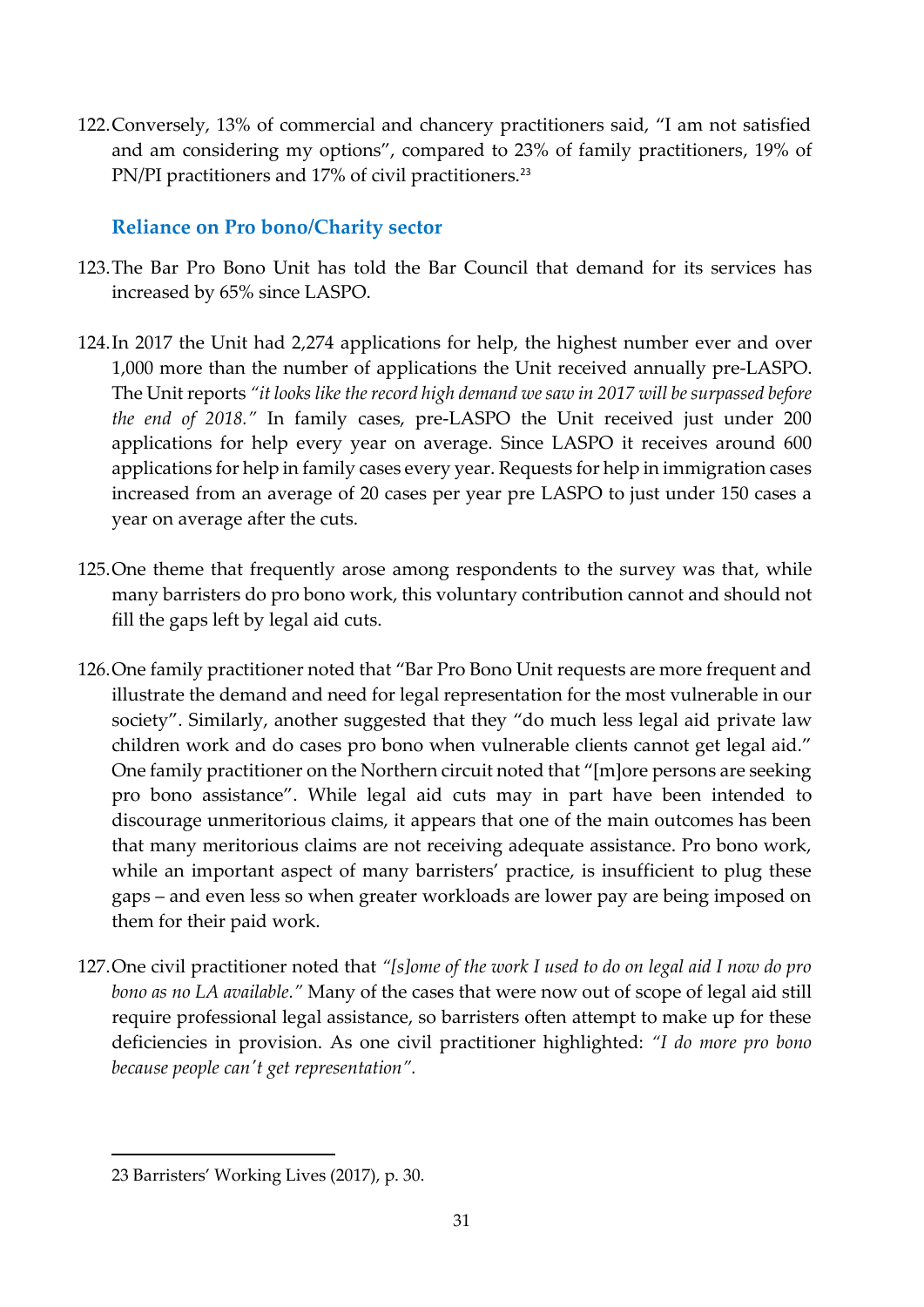- 128.Despite pro bono work being undertaken by many barristers, there is still a huge gap between that which is available and that which is required. As one family practitioner on the South Eastern circuit wrote: *"I do an increasing number of Pro Bono cases and am also a reviewer for the Bar Pro Bono Unit, but this simply cannot fill the holes caused by removing any type of legal advice let alone representation from hundreds of thousands of people."*
- 129.Another civil practitioner on the Western circuit highlighted that there was an *"impact to families with inquest representation & pro bono work to replace it".* Although there are barristers acting pro bono, it cannot replace paid representation in terms of quality of service.
- 130.The Personal Support Unit a charity which provides emotional support and advice for those without lawyer, in 20 courts – reported a 520% increase since 2011 in the number of people seeking support in court because they do not have a lawyer.<sup>24</sup>

# **Alternatives to civil or family legal aid**

 $\overline{a}$ 

- 131.It is right to be alert to alternative sources of funding to reduce pressure on the legal aid budget.
- 132.The Bar Council has been a leader in initiatives to look at alternative or supplementary sources of funding, such as research into the feasibility of a Contingent Legal Aid Fund (CLAF). The most recent consideration by a Joint Working Group indicates that while there may be some scope for a self-sustaining CLAF for some civil areas of work, it would be naïve to think that this could be a wholesale replacement for legal aid.
- 133.The Ministry of Justice's promotion of mediation as an alternative to court in family cases is right in principle: it is preferable to avoid court where it is not needed. However, the removal of legal aid for early advice has meant that lawyers are no longer engaged to point individuals in the direction of mediation and to help them to understand and have confidence in the process, and to be realistic about settlement.
- 134.The Civil Justice Council's November 2017 report into Before-The-Event (BTE) Insurance<sup>25</sup> is a helpful document for consideration of how this type of funding might be developed further alongside legal aid. However, BTE insurance cannot operate as a replacement for legal aid:

<sup>24</sup> https://www.buzzfeed.com/emilydugan/a-record-number-of-people-are-representingthemselves-in

<sup>&</sup>lt;sup>25</sup> Civil Justice Council, The Law and Practicalities of Before-The-Event (BTE) Insurance: An Information Study, November 2017 [https://www.judiciary.uk/wp](https://www.judiciary.uk/wp-content/uploads/2017/11/cjc-bte-report.pdf)[content/uploads/2017/11/cjc-bte-report.pdf](https://www.judiciary.uk/wp-content/uploads/2017/11/cjc-bte-report.pdf)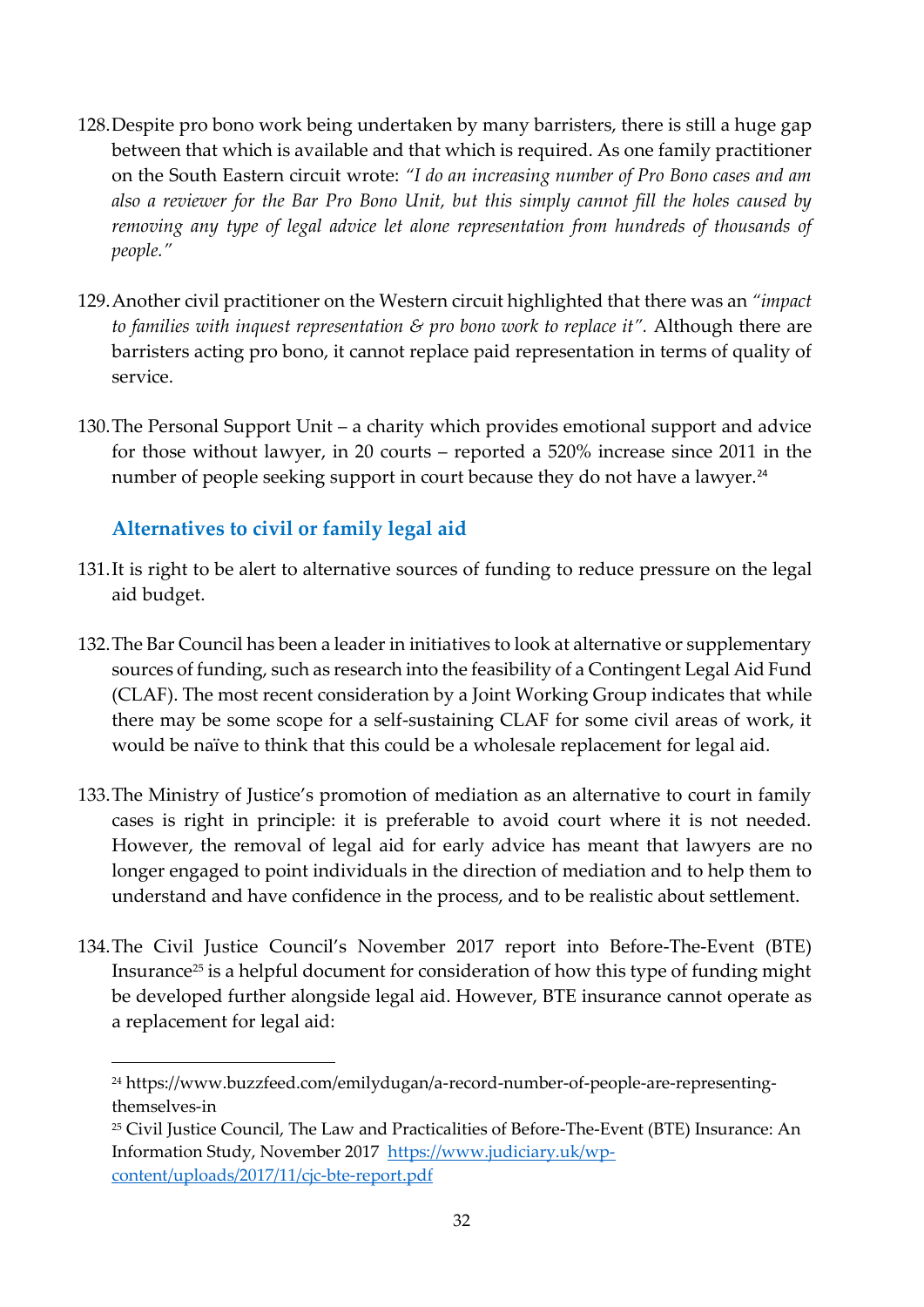*"legal helplines commonly available via BTE insurance policies […] are filling a real 'gap' in the marketplace […] However, legal helplines will not, for example, pay for a surveyor in the case of a social housing tenant's disrepair claim, nor pay for a lawyer to draft correspondence and documents; it offers a far more basic advisory service than that. Hence, these helplines cannot be viewed as a substitute for legal aid."* (page 12).

135.The Bar Council's position is firmly that there is no 'magic bullet' alternative to a properly funded legal aid system for civil and family law.

# **Legal Aid in Criminal Cases**

136.Although the main effects of Part 1 of LASPO were to reduce the scope of and eligibility for civil and family legal aid, nevertheless, the MoJ have stated that the PIR will include criminal legal aid.

#### *Eligibility for criminal legal aid*

- 137.The MoJ recently referred to their 2015 research that 25% of the population were eligible for criminal legal aid<sup>26</sup>. This is no comfort to the  $75\%$  of the population who are not entitled to legal aid. The means test threshold for entitlement to legal aid was last increased in 2008<sup>27</sup> which means that over the last ten years there has been a realterms reduction in availability. Defendants who are not able to afford legal representation because they are just above the means test threshold face a serious risk of injustice.
- 138.For example, an unrepresented defendant may face applications such as to introduce evidence of bad character. The defendant is unlikely to understand the legal technicalities of such an application. On the one hand, there could be a miscarriage of justice if the defendant, through lack of knowledge, does not resist applications that would be resisted if they were represented. On the other hand, the prosecution might decide not to make the application because they know that the Judge will have to step in to try to assist the defendant in this respect, and as a result, the prosecution case may be weaker. Either way, there is an increased risk of a miscarriage of justice: of the innocent being found guilty, or the guilty not convicted (with the knock on impact that this has in securing justice and fairness for the victims of crime). Also, just as in family and civil cases, cases take longer where there is an unrepresented defendant, which increases court costs.

**.** 

<sup>&</sup>lt;sup>26</sup> Criminal Contracts Consultative Group (Criminal CCG) minutes 3 July 2018, to be published:<https://www.gov.uk/government/publications/contracts-consultative-groups>

<sup>27</sup> Criminal CCG minutes 15 May 2018.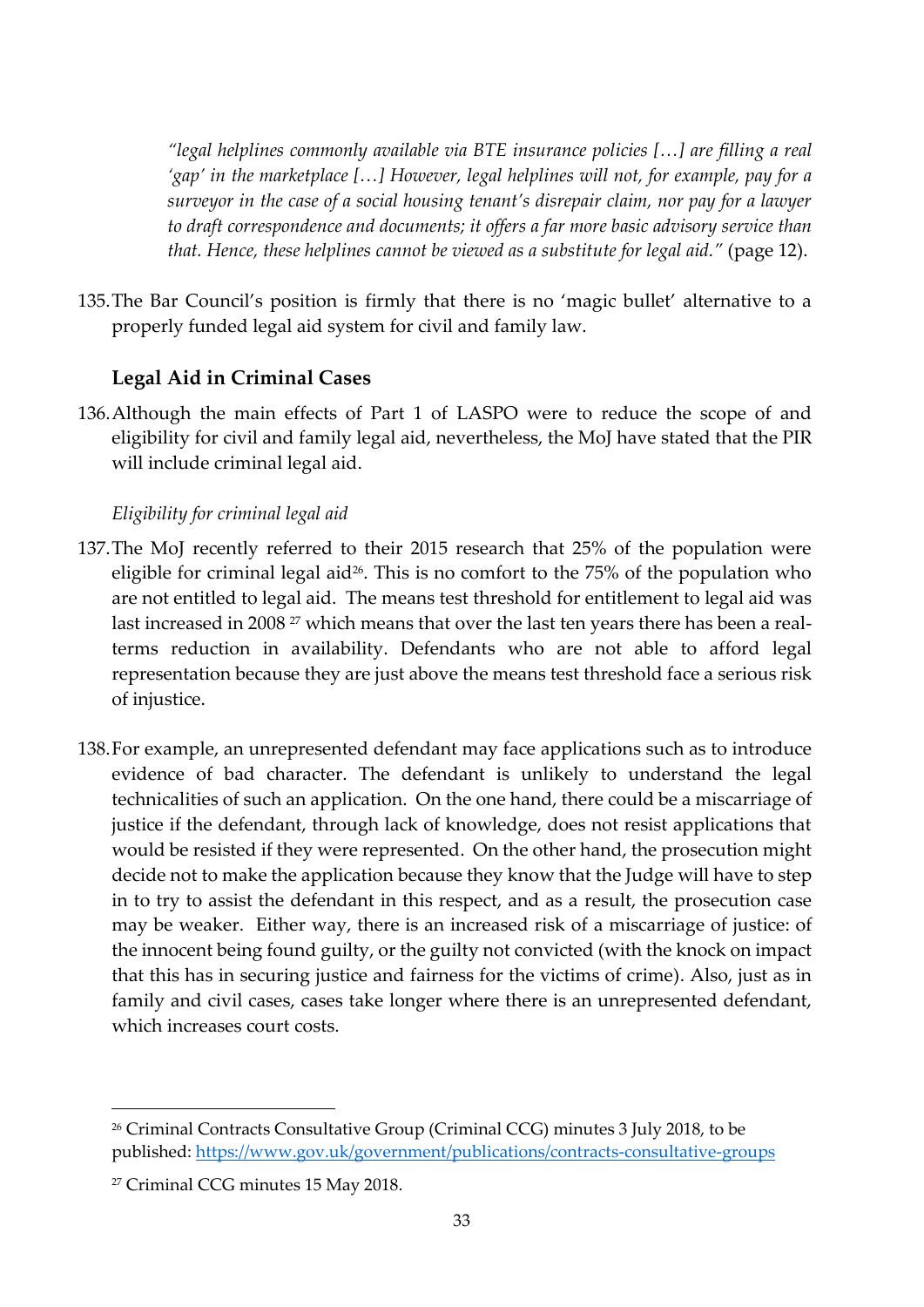- 139.This also hampers the use of new technology. For example, in the Crown Court, case papers are on the Digital Case System, which is designed (and available) for use by judges and lawyers, not litigants in person.
- 140.The Justice Committee's report of July 2018<sup>28</sup> summarised the MoJ's research in this area:
	- *"Unrepresented defendants were seen as having a varied but limited understanding of the court process by the majority of interviewees and were considered less able to participate effectively in the process.*
	- *A consistent theme was the perception that unrepresented defendants' cases had longer hearings and case progression was slower.*
	- *Interviewees saw unrepresented defendants as a barrier towards achieving early guilty pleas because they had a less detailed understanding of the discount scheme.*
	- *Interviewees also expressed concern about unrepresented defendants' effect upon witnesses, with particular worries about defendants undertaking cross-examination, including of their alleged victim."*

# *Defendants' Costs Orders*

141.The combination of the amendments introduced to Part II of the Prosecution of Offences Act 1985 and the introduction of a financial eligibility threshold for Crown Court legal aid from 27 January 2014, has meant that irrespective of whether higher defence legal fees were reasonably or necessarily incurred, a Defendants' Costs Order limits recovery to legal aid rates (which are unsustainably low – see below). That results in a defendant whose prosecution is withdrawn, or who is acquitted, having to bear a very high proportion of their own costs from their own funds. Through no fault of his/her own, these defendants are brought before the criminal courts and end up significantly out of pocket as a result.<sup>29</sup> The "the innocence tax" is not a misnomer for the effect of these provisions.

#### *Court inefficiencies*

 $\overline{a}$ 

142.The Bar Council continues to engage with the MoJ and HMCTS in relation to a range of problems in the criminal courts, including inefficiencies. We do not seek to repeat all of these here, but take the opportunity to remind the MoJ of the significant potential

<sup>28</sup> Paragraph 83, House of Commons Justice Committee, *"Criminal Legal Aid: Twelfth Report of Session 2017–19"* July 2018.

<https://publications.parliament.uk/pa/cm201719/cmselect/cmjust/1069/1069.pdf>

<sup>&</sup>lt;sup>29</sup> See for highly publicised examples of this unfairness the failed prosecutions against Nigel Evans MP or Dr Stephen Glascoe, a GP wrongly accused of paedophilia by a fantasist.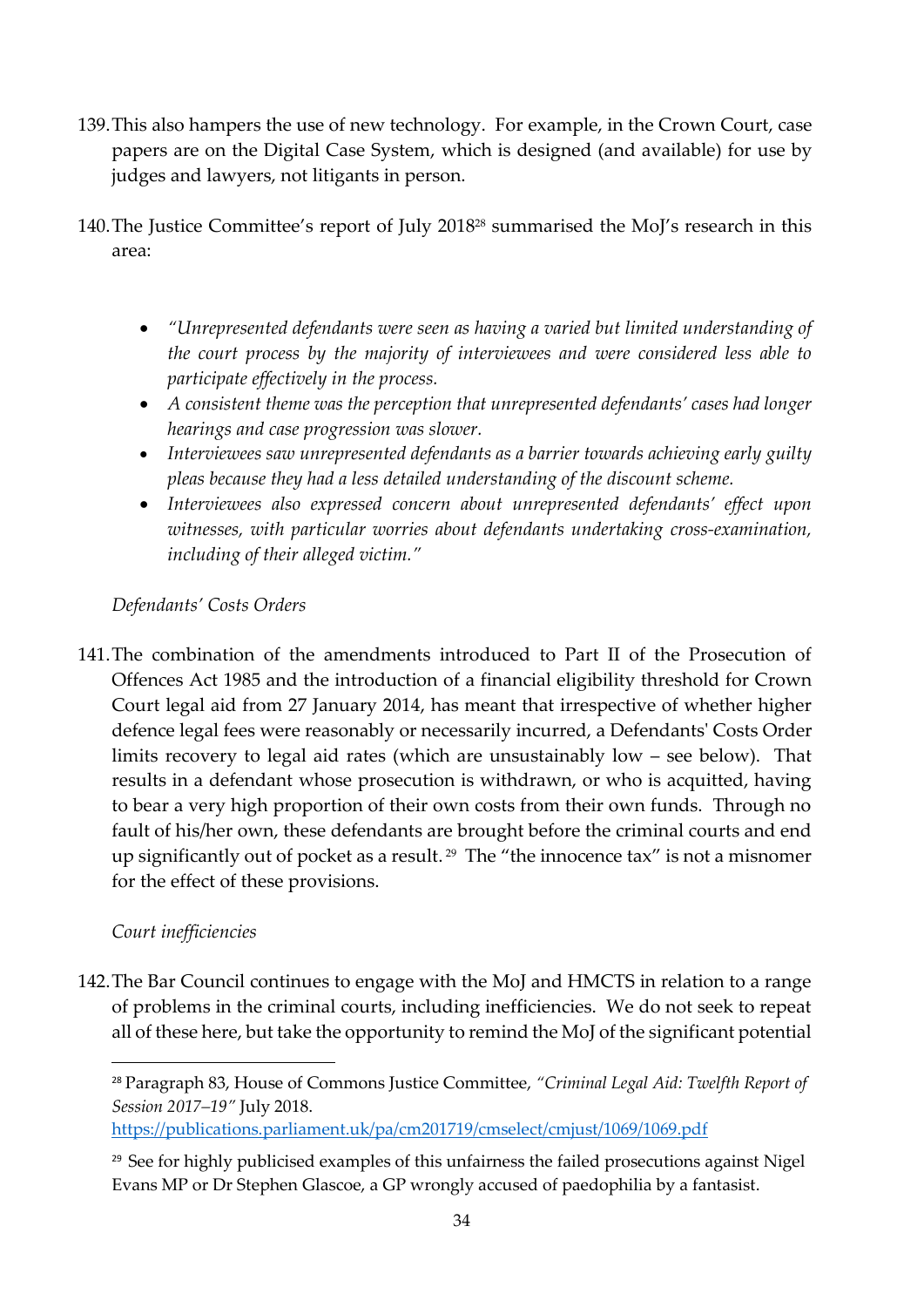efficiencies and improvement in the experiences of victims, jurors, witnesses and others that could be achieved by abolishing the "warned list" system. This is used in too many courts. It is a false-economy and wastes a huge amount of time for everyone, including the courts themselves.

#### *Legal aid fees*

1

- 143.The unsustainably low fees for criminal legal aid work remain a serious problem, which has been raised by the Bar Council and Criminal Bar Association on multiple occasions, of which the MoJ is well aware:
	- Research undertaken by Professor Martin Chalkley into Crown Court legal aid defence fees under the Advocates' Graduated Fee Scheme (AGFS) of fee cuts between 2007 and 2013, "My findings are that as of 2013 AGFS prices have been reduced by 21.0% in cash terms equating to 37% in real terms." $^{30}$
	- The Justice Committee of Parliament reported in July 2018 that "The general downward trend in expenditure on [criminal] legal aid […] shows a fall of 33% in real terms between 2011–12 and 2017–18." 31
- 144. The current MoJ consultation<sup>32</sup> would restore only a small proportion of the lost fees. A substantial further increase is still required to restore reasonable, and sustainable, remuneration for the criminal Bar.
- 145.The Justice Committee report concluded:

*"86. […] there is a common law right to legal advice, together with a right to legal representation for an accused person under Article 6 of the European Convention on Human Rights. We conclude that there is compelling evidence of the fragility of the Criminal Bar and criminal defence solicitors' firms placing these rights at risk; we conclude that this risk can no longer be ignored.*

*87. We also conclude that current difficulties in recruitment to the Criminal Bar could potentially have a negative impact on future recruitment to, and diversity within, the judiciary—in particular for judicial office holders in the criminal courts.*

http://www.barcouncil.org.uk/media/235755/bar\_council\_response\_to\_the\_transforming\_legal\_aid next\_steps\_final.pdf Research from Prof Martin Chalkley stated, "My findings are that as of 2013 AGFS prices have been reduced by 21.0% in cash terms equating to 37% in real terms." Inflation since 2013, takes the real terms cut to over 40%.

 $30$  Page 52 of the Bar Council's October 2013 response<sup>30</sup> to the Governments "Transforming Legal Aid: Next Steps" consultation

<sup>31</sup> Paragraph 79, House of Commons Justice Committee, *"Criminal Legal Aid: Twelfth Report of Session 2017–19"* July 2018.

<sup>32</sup> <https://consult.justice.gov.uk/digital-communications/amending-the-advocates-graduated-fee-scheme/>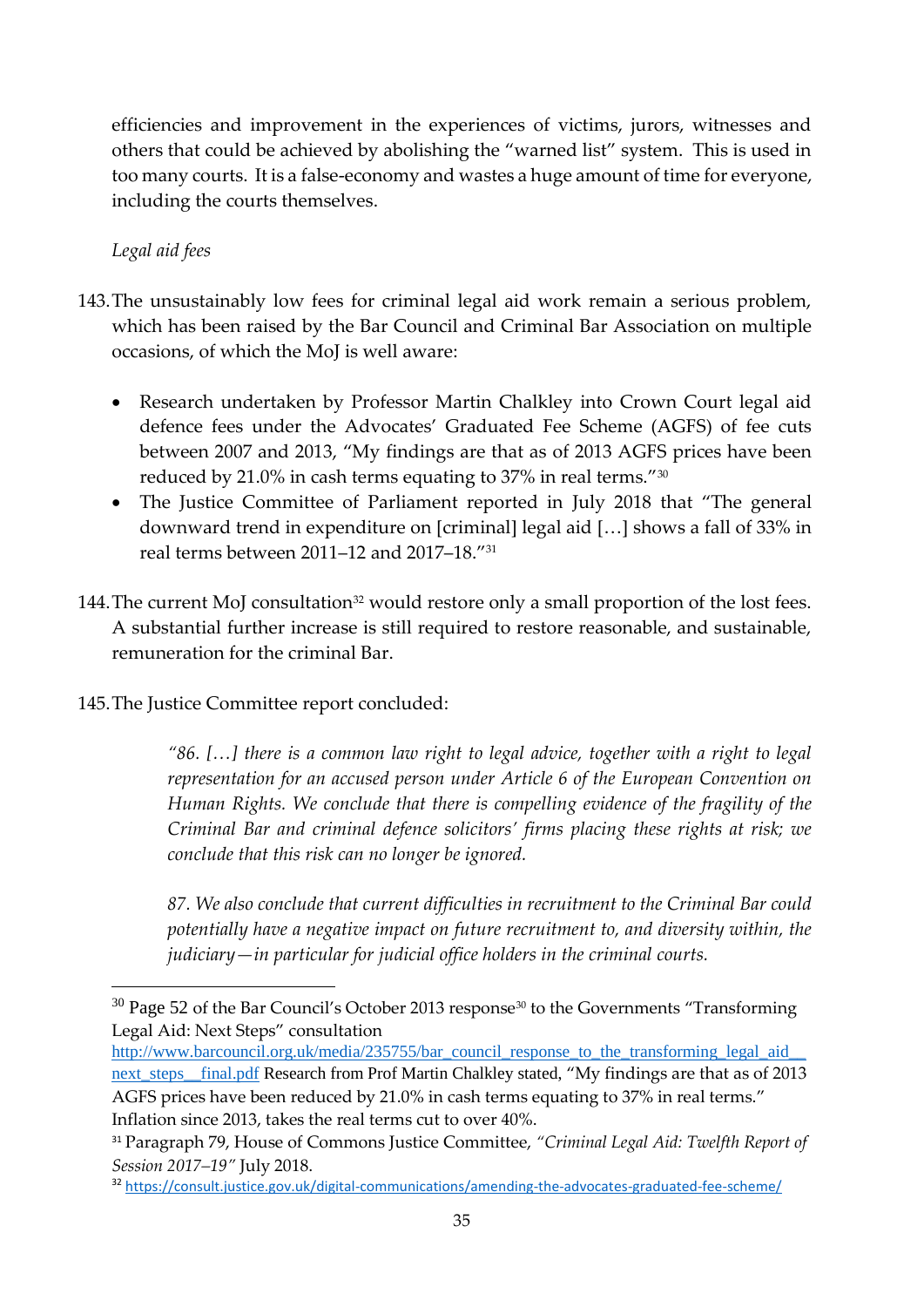*93. […] We conclude that the under-funding of the criminal justice system in England and Wales threatens its effectiveness, and in doing so undermines the rule of law and tarnishes the reputation of the justice system as a whole.*

*94. Our justice system is widely admired, and the UK is a jurisdiction of choice for many individuals and corporate bodies that need to resolve disputes; nonetheless, it faces competition from other jurisdictions. We conclude that the under-resourcing of the criminal justice system undermines the prospects of successfully promoting our legal system abroad, a stated objective of the Government.*

*95. We recommend that that the Government conduct an urgent cross-departmental review of funding for all elements of the criminal justice system, including criminal legal aid and the Crown Prosecution Service, with the aim of restoring resources to a level that enables the system to operate effectively; the details of this review should be published in advance, and its timetable must ensure completion in time to influence the conclusions of the 2019 Spending Review."*

The Bar Council fully supports the conclusions of the Justice Committee.

#### **Conclusions**

- 146.The Bar Council considers that the Government has a duty to provide a system which ensures that members of the public are able to obtain the advice and representation which they reasonably need in civil and family disputes, and that those who face unsuccessful criminal prosecution do not unreasonably bear the costs of their own representation. The effective operation of our system of justice also requires fair and sustainable remuneration for the lawyers who provide that advice and representation. The legal aid system left by Part 1 of LASPO and its subordinate legislation falls well short of achieving those objectives.
- 147.Guided by the experience of its members, its own research and published work of other stakeholders, the Bar Council does not accept that Part 1 of LASPO and the subordinate legislation has met the Government's legislative aims. Whilst dramatic savings have been achieved from the MoJ budget, the Government is still unable to show that those savings have not been diminished or extinguished, or even outweighed, by consequential costs to other Government Departments and local authorities. Nor does the Bar Council accept that the reforms have discouraged unnecessary or adversarial litigation, or that they have targeted legal aid at those who need it.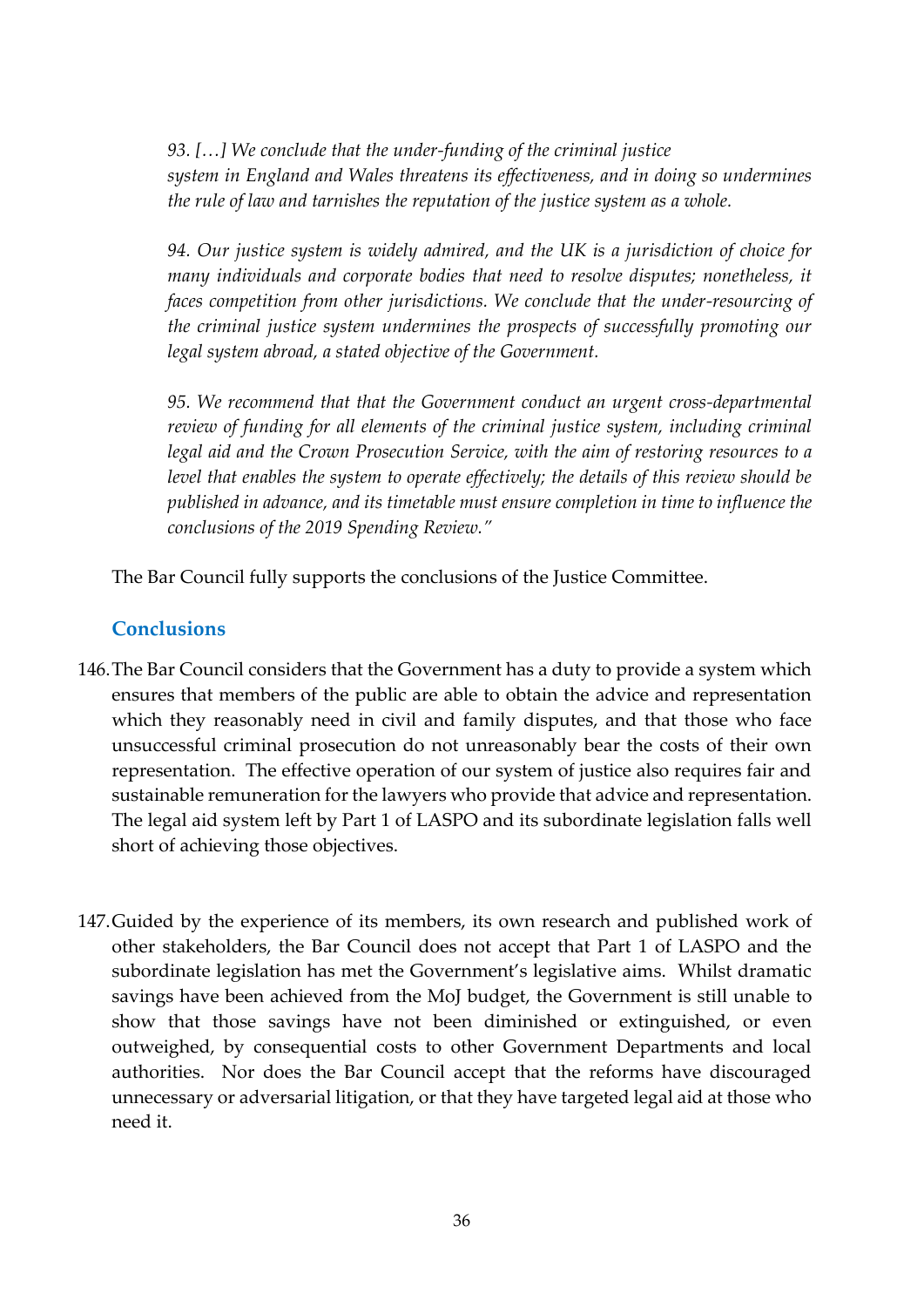- 148.On the contrary, Part 1 of LASPO and its subordinate legislation have produced a regime which impedes the public's access to justice, jeopardises the efficient operation of the justice system, and damages the future of the publicly-funded legal professions.
- 149.The Bar Council recognises the pressure on public finances which the Government faces. Reintroduction of an adequate and properly funded legal aid system may take time and will require more dialogue with stakeholders. The Bar Council remains willing constructively to engage with the government to identify areas of especial priority, and ready to liaise over the provision of further evidence from the Bar to assist. But the process must be started, and soon, if we are to avoid long-term, and potentially irreversible, damage to our system of justice, not least through the hollowing out and de-skilling of those parts of the legal profession on whom those needing advice and representation depend.
- 150.There are, however, a number of areas where the Bar Council considers that reintroduction of legal aid, or consequential reform, is required as a matter of urgency; either because they produce particular injustice, or because to do so is likely to ease strain or reduce costs in the justice system:

#### **151. Immediate Recommendations**

#### **(1) Crime - the reversal of the "innocence tax":-**

The changes LASPO made to Part II of the Punishment of Offences Act 1985 should be repealed. A magistrate or judge should be permitted to award the full legal costs involved in a successful defence of a criminal prosecution subject to a requirement that they were reasonably incurred and proportionate in amount.

#### **(2) Family - reintroduction of legal aid where the respondent is alleged to have abused the applicant:-**

Funding should be introduced for respondents to applications under sections 33-41 of Family Law Act 1996 (occupation orders), section 42 (non-molestation) and section 8 of the Children Act 1989 (child arrangement orders for contact/residence) where the applicant has alleged domestic abuse (any incident of threatening behaviour, violence or abuse whether psychological, physical, sexual, financial or emotional including coercive and controlling behaviour).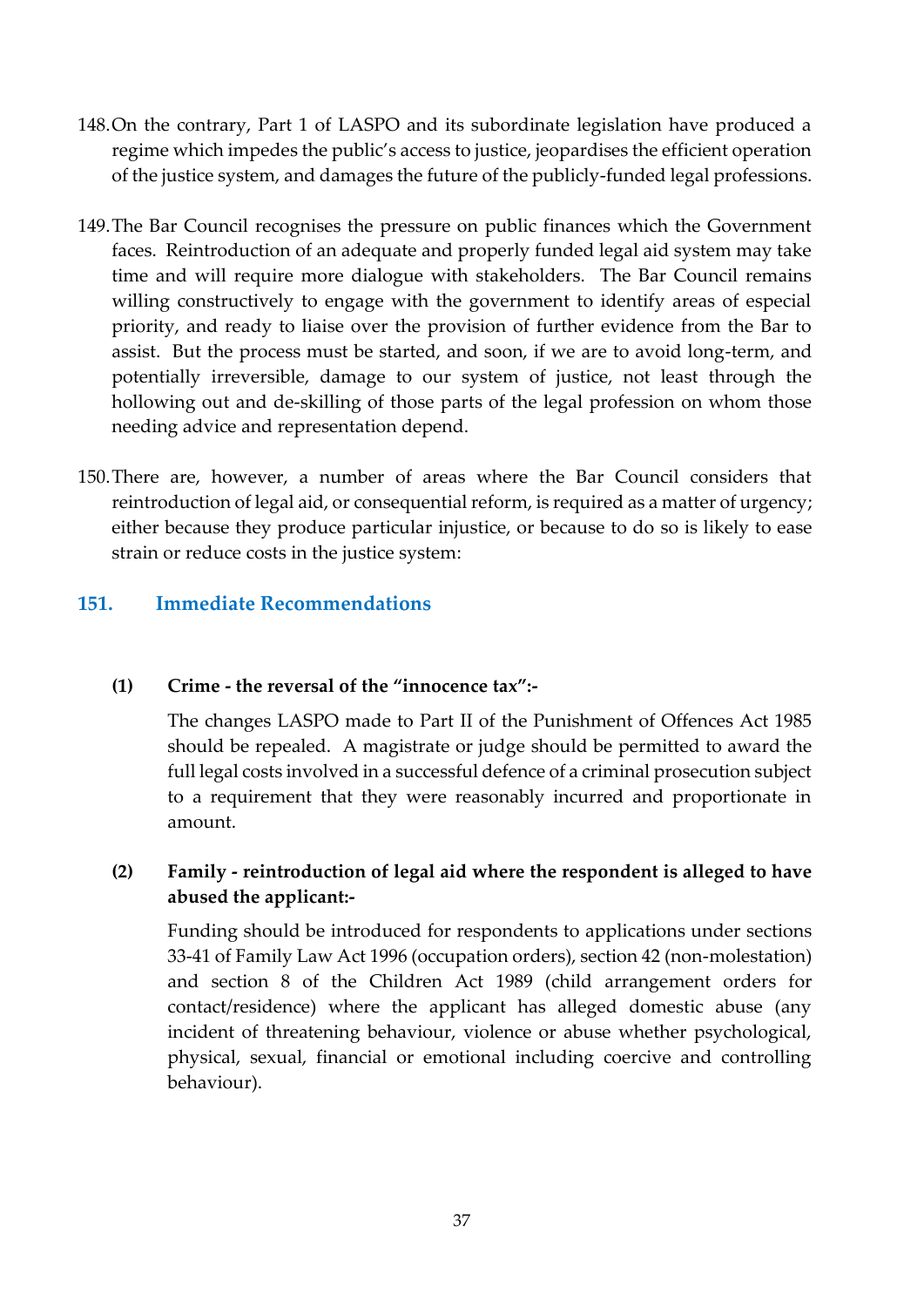Where the applicant has provided evidence that she or he has been the victim of domestic abuse or violence, there is an entitlement to legal aid subject to contribution determined by means-testing.

- 152.The prospect of the victim/applicant being cross-examined by their alleged abuser in person is an inherent disincentive for the victim fully to plead the facts of abuse. Matters of abuse are very frequently relevant to injunctive relief, and to child welfare issues. Children's welfare is compromised where there has been any reticence in pleading in relation to abuse. The attendant risk is of orders being made which would not otherwise have been made or if there had not been a necessary forensic exercise at fact-finding.
- 153.The Bar Council proposes that the same entitlement to legal aid should be extended to the respondent in the applications identified above for three reasons:

First, it would have the effect of reducing or even eliminating the iniquity of an alleged abuser cross-examining an applicant in person with the trauma that involves. That situation has rightly been described as *"a stain on the reputation of our Family Justice system"*. 33

Secondly, such a measure would minimise the risk of miscarriages of justice and the lengthening of hearing time when judges decide to question the applicant on behalf of the respondent pursuant to paragraph 28 of PD12J of the Family Procedure Rules 2010.<sup>34</sup>

Third, proper representation is likely to reduce court hearing time, freeing up resources for other cases.

#### **Family - reintroduction of legal aid for private law family cases:-**

- 154.A very substantial proportion of the workload in the family courts involves private law cases where one or both of the parties are unrepresented.
- 155.The statements and evidence filed by litigants in person are often excessive and contain extraneous material, hyperbole and antagonistic-language which only harms the process. Due to litigants in person, hearings have increased in length and number and there is less communication between hearings due to a lack of legal representation.

**.** 

<sup>&</sup>lt;sup>33</sup> See footnote 9 and *Re: A (a minor) (fact finding; unrepresented part)* [2017] EWHC 1195 (Fam).

<sup>34</sup> See *PS v BP* [2018] EWHC 1987 (Fam) for an illustration of those difficulties.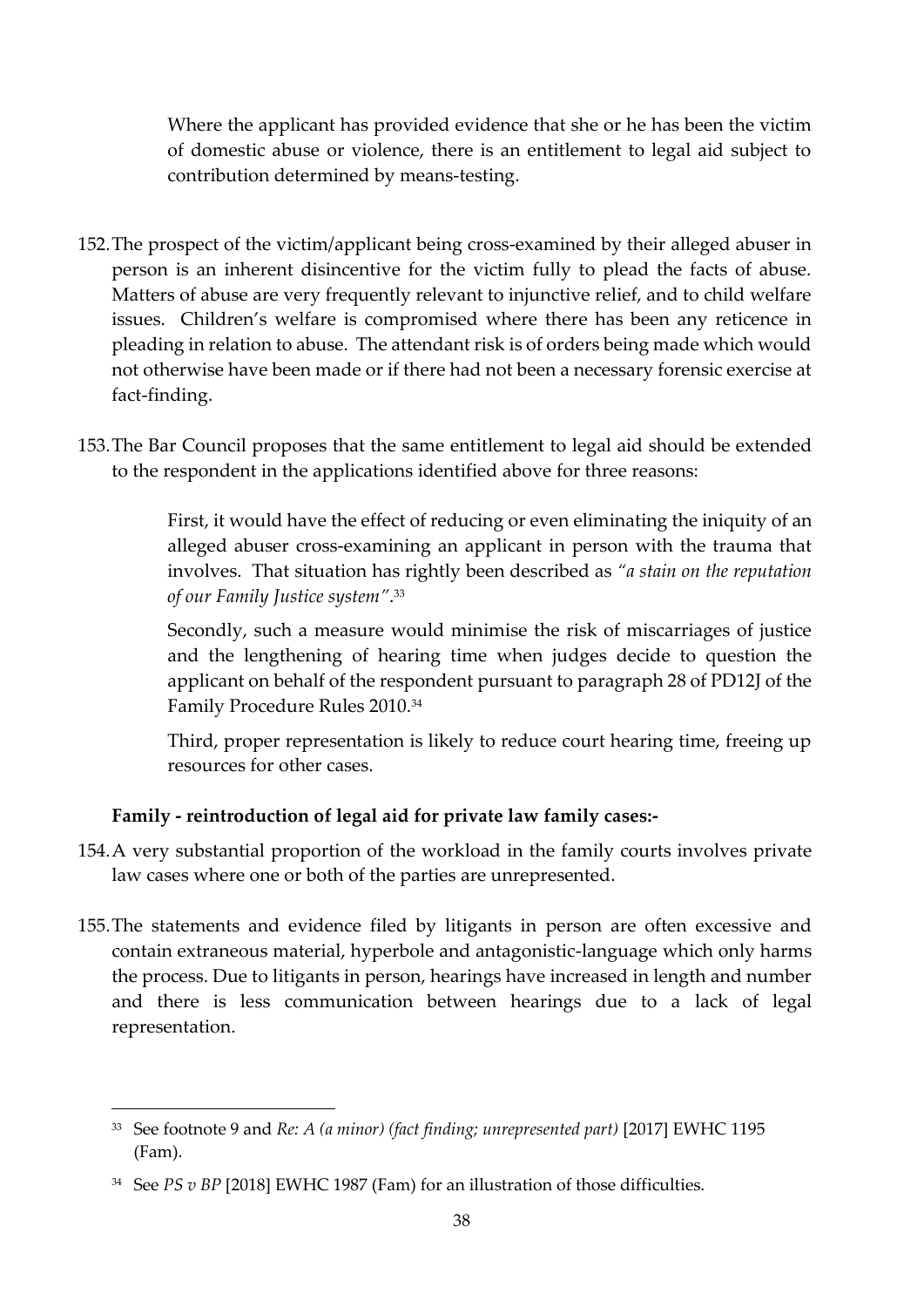- 156.The re-introduction of means-tested legal help to provide initial advice to parties is likely to reduce the number of contested cases, as the parties will be better informed in advance of mediation and as to the likely outcome of court proceedings.
- 157.The Bar Council considers that means-tested legal representation should also be reintroduced for contested private law family cases.
- 158.The need for this reform is especially pressing in section 8 cases where there are issues of high conflict and/or parental alienation. These cases are the exception and not the norm but due to their very nature such proceedings are extremely difficult to manage and resolve without proper representation on both sides. Without such funded representation these cases can make proceedings far more complex and lengthy, increase delay and clog up the Court system, as well as seriously effect the subject children and families and the outcomes for them.
- 159.The increase in hostility and complexity between the parties due to a lack of legal funding for at least one party if not both parties in a number of cases triggers the involvement of r.16.4 guardians (and its added expense to Legal Aid Agency) whereas this could be avoided if there is proper representation at an early stage.
- 160.Reinstatement of public funding would allow skilled early intervention between parties through the help of practitioners. Where one party is in person, discussions are very limited and guarded and essential negotiations happen rarely. The lawyer for one party is left discussing with a parent who is unable to process and talk properly. There is no legal aid for translation of documents and general communication for those who have difficulty in speaking English and acting in person. This causes huge problems in the resolution of cases.
- 161.A number of judges and district judges across the country have expressed very similar serious concerns about the negative impact of the legal aid cuts in these cases. They should also be consulted.
- 162.Reintroduction of legal help and representation would accelerate the resolution of disputes over contact and residence for children; an intangible benefit which cannot be measured in monetary terms.

#### **(3) Civil - reintroduction of a legal help scheme for welfare benefit cases:-**

163.The impact of a wrongful refusal of a means-tested or non-means-tested benefit on a welfare claimant is significant. It can lead to increased risks of homelessness, health problems, the cost of extra social services support or of family breakdown – essentially a plethora of additional costs to state agencies, quite apart from the injustice to the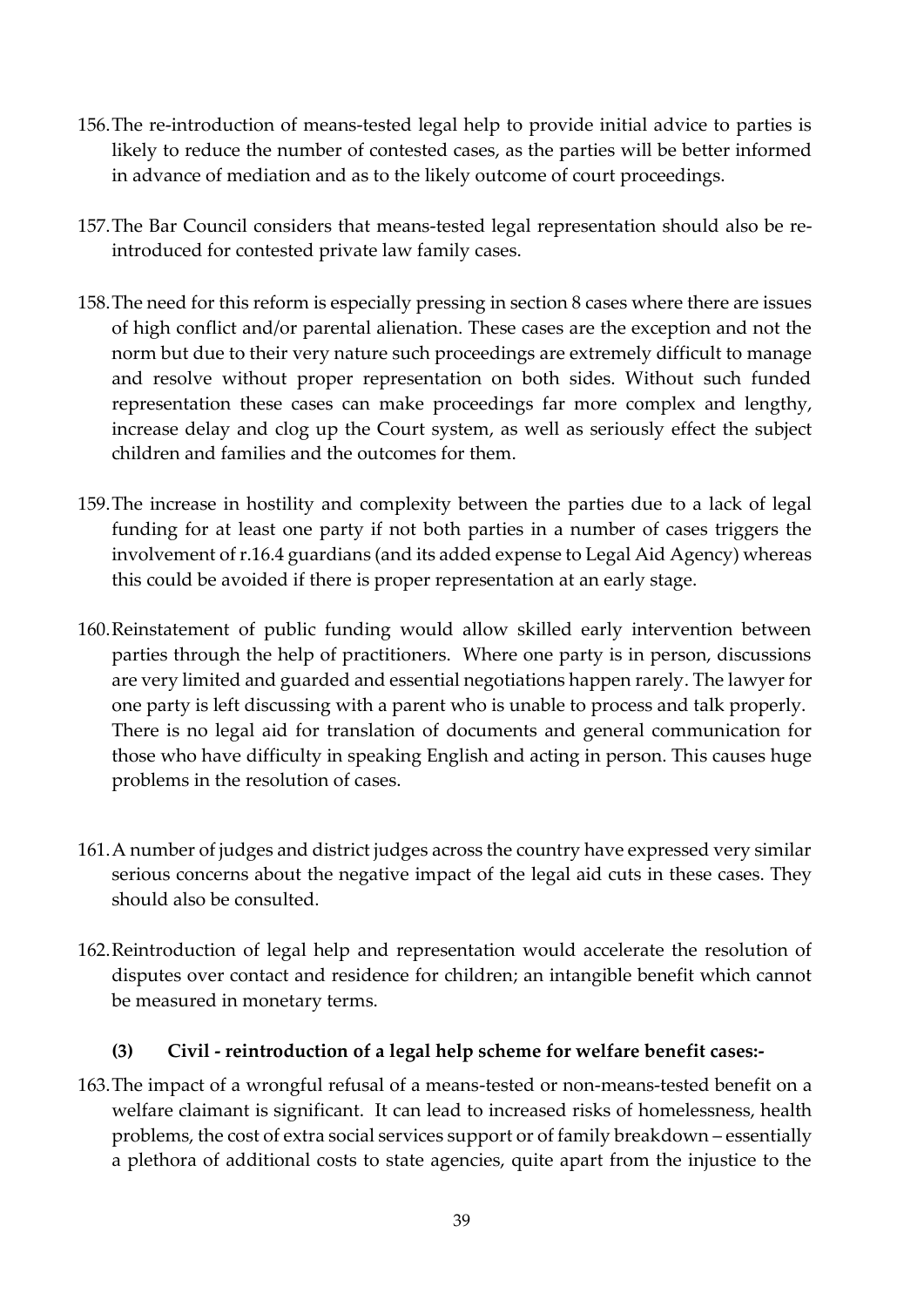individual. It is a false economy, as well as unfair and undermining of the rule of law, for individuals to be denied benefits that the Government and Parliament have decided they need and should have.

- 164.It is highly likely that the abolition of legal help for appeals against refusal of benefits will have led to an increase in those wrongly refused benefits; the rules on entitlement are technical, complex, changeable and difficult to navigate for claimants.
- 165.The Bar Council has no indication that the Government has attempted to quantify either the direct financial impact on benefit claimants or the incidental costs to the state of the unlawful refusal of applications for means-tested or non-means-tested state benefits. It anticipates that those costs could significantly outweigh the costs of reinstating the limited legal help scheme for pre-tribunal advice which was abolished by LASPO.
- 166.The Bar Council calls for the reintroduction of an appropriate scheme of legal help in dialogue with relevant stakeholders.

# **(4) Coroner's Inquests – relaxing the criteria for exceptional case funding where the death occurs in the custody of the state and it has agreed to provide separate representation for one or more interested persons:-**

- 167.Some inquests relate to an individual who has died whilst under the care of the state. It is not uncommon for many agencies to be involved in these (e.g. one or more of the ambulance service, an NHS mental health trust, an NHS acute trust, the police, the prison service, or a GP), all of whom are separately represented. It is not uncommon for such inquests to last for many days and for the state agencies to be represented by specialist senior counsel.
- 168.Unrepresented family members are at an obvious disadvantage in such inquests notwithstanding their inquisitorial nature.
- 169.Absent a "wider public interest determination" by the Director of Legal Casework, families can only receive legal aid for representation at the inquest under the exceptional funding scheme where the procedural obligation under Article 2 arises and, in the particular circumstances of the case, representation for the family of the deceased is required to discharge it. Even then, legal aid is generally means-tested.<sup>35</sup>

 $\overline{a}$ 

<sup>35</sup> See the Lord Chancellor's Exceptional Funding Guidance (Inquests).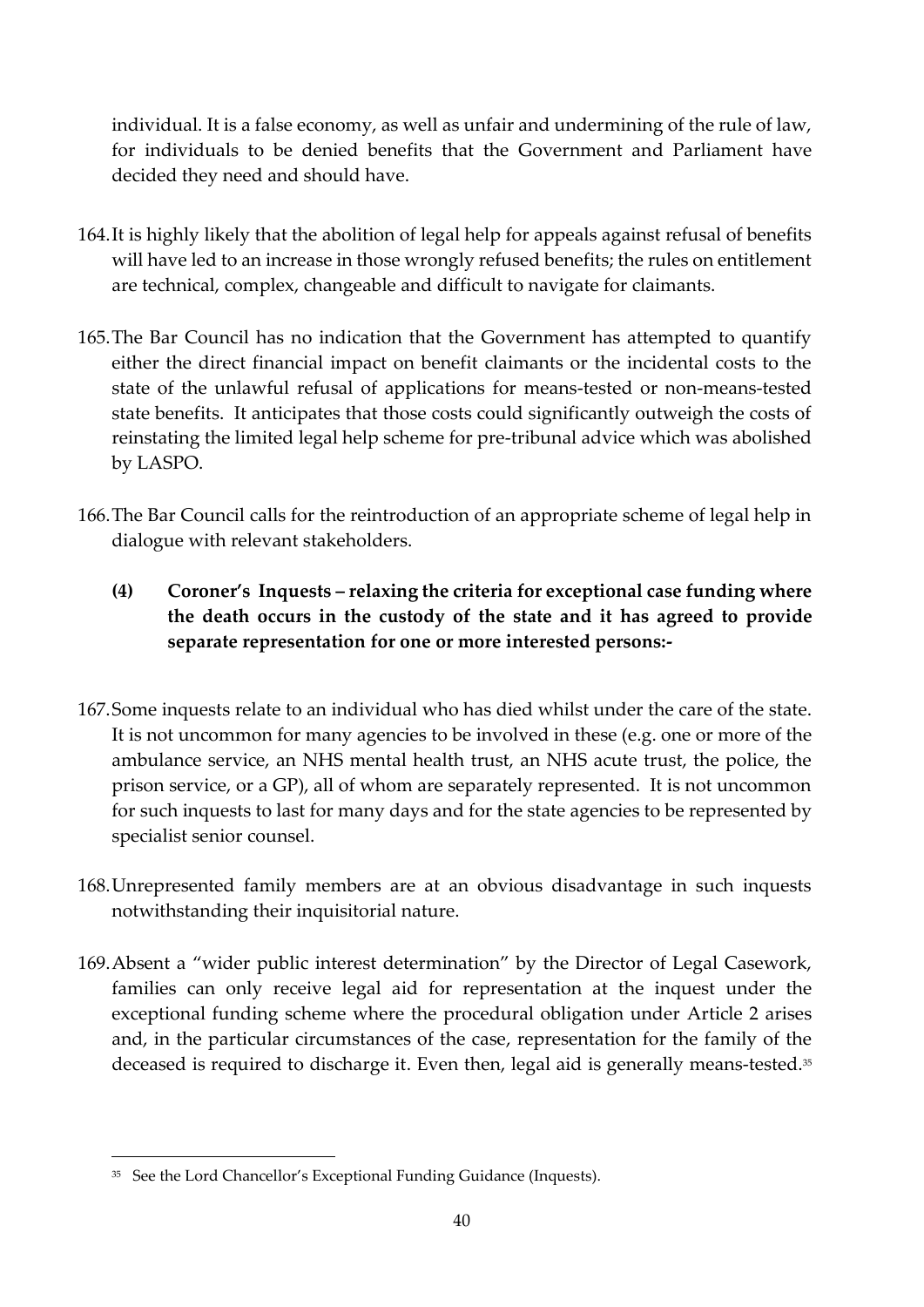This can cause significant injustice, given the high bar for an Article 2 Inquest, particularly in the healthcare setting. 36

- 170.The Chief Coroner recommended in his Fourth Annual Report to the Lord Chancellor (2016-17) that "*the Lord Chancellor gives consideration to amending the Exceptional Funding Guidance (Inquests) so as to provide exceptional case funding for legal representation for the family where the state has agreed to provide separate representation for one or more interested persons.*".<sup>37</sup>
- 171.The Bar Council agrees. It recommends that exceptional case funding should be made available to a member of the deceased's family in the circumstances envisaged by the Chief Coroner.
	- **(5) Reform of the 'means test' eligibility criteria:-**
- 172.The Law Society has commissioned research into the legal aid means test and the extent to which people with limited resources are able to cover some or all of their own legal costs when required to do so under the means testing regulations applicable to civil legal aid. <sup>38</sup>
- 173.The central conclusion of the report is that people on incomes up to 30% below the minimum income standard (an independent and accepted measure of what members of the public consider to be a minimum acceptable standard of living in the United Kingdom today) are still deemed ineligible for legal aid by the means test. In short, means testing for legal aid is set at a level that requires many people on low incomes to make contributions to legal costs that they could not afford while maintaining a socially acceptable standard of living.

*"It is widely acknowledged that working poverty is an important and troubling phenomenon. Whichever indicator one uses of low income, household income data show that it is not just a problem for non-working households. Indeed, the proportion of people in households classified as being in poverty where there is also someone working in the household has risen steadily in recent years, as employment rates have increased but so have the number of people working in part-time and insecure employment. Using the 60% of median indicator, and counting income net of housing costs, in 2015/16, nearly six in ten working-age adults in poverty were in families where at least one person worked."*

**<sup>.</sup>** 36 This paper will not rehearse the extensive law on that issue.

<sup>37</sup> See paragraph 185.

<sup>38</sup> [http://www.lawsociety.org.uk/policy-campaigns/campaigns/access-to-justice/legal-aid](http://www.lawsociety.org.uk/policy-campaigns/campaigns/access-to-justice/legal-aid-means-test-report/)[means-test-report/](http://www.lawsociety.org.uk/policy-campaigns/campaigns/access-to-justice/legal-aid-means-test-report/)